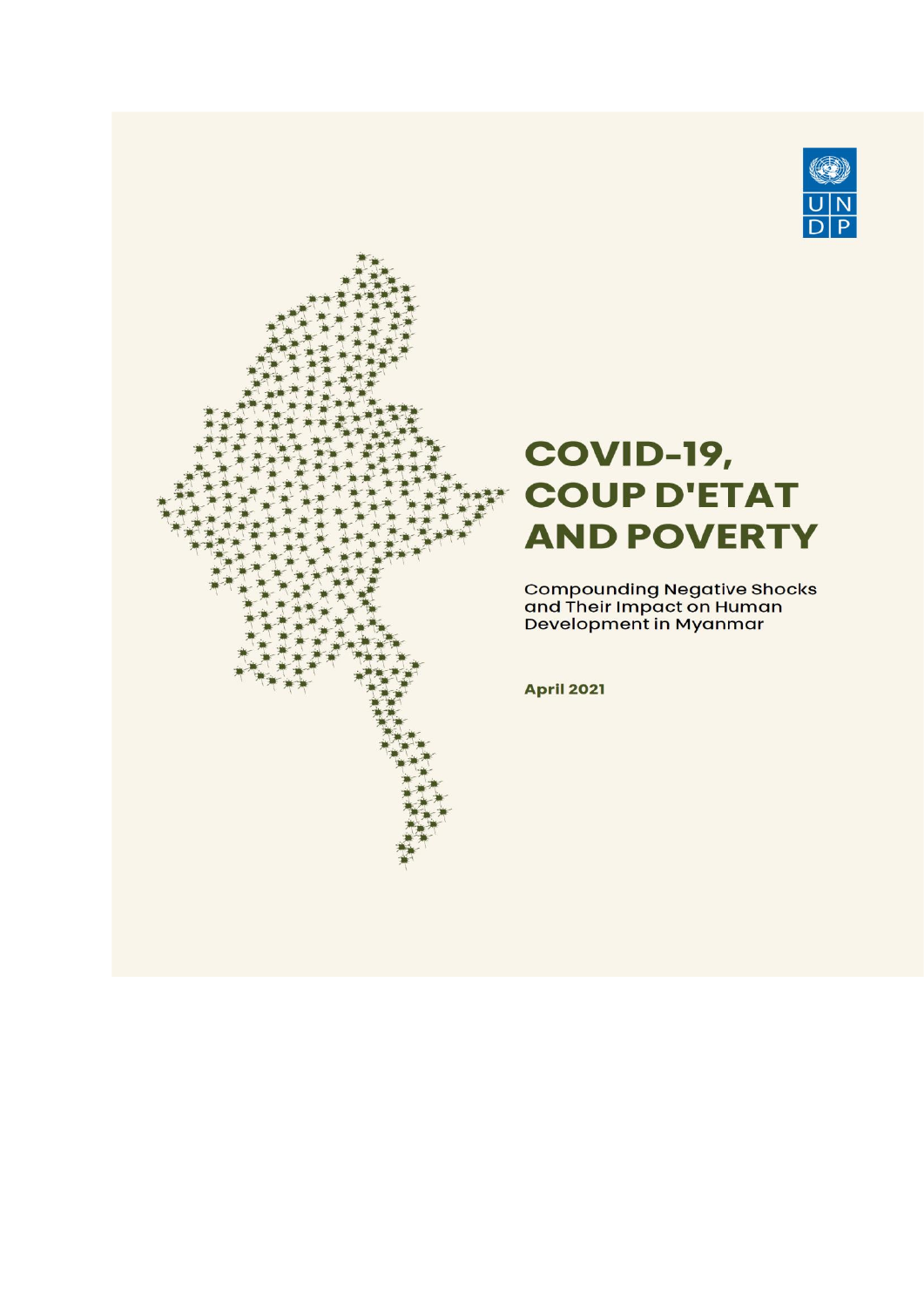#### **Acknowledgement**

The work on this technical paper was conducted by Zlatko Nikoloski (Consultant, UNDP) with inputs and support from Rachel Smith-Govoni (Consultant, UNDP). Further inputs in the paper were provided by Matthew Powell (Consultant, UNDP) and Thomas Gregory (Policy Specialist, UNDP). The work was guided and supervised by Biplove Choudhary (Chief of Sustainable and Inclusive Growth, UNDP in Myanmar) and Titon Mitra (Resident Representative, UNDP Myanmar). We thank Balázs Horváth (Senior Economic Advisor, Regional Bureau for Asia and the Pacific, RBAP) for his feedback as a peer reviewer of the paper, and the RBAP HQ team for their substantive and editorial inputs and guidance. Graphic design and editorial support were provided by Sondang Sirait (Consultant, UNDP).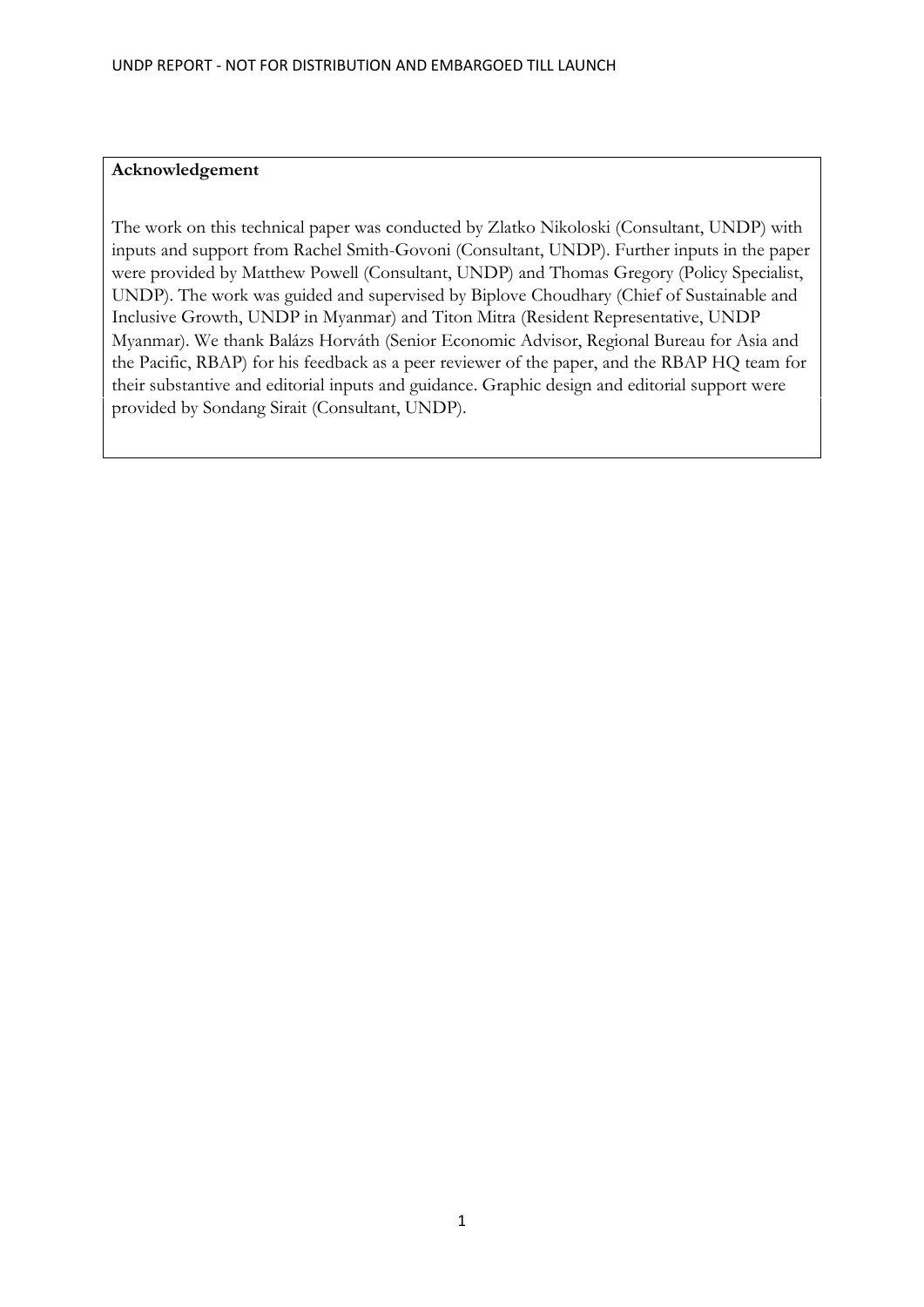## **Contents**

| III.1. Differentiated socio-economic impact of COVID-19 on poverty in Myanmar  8                         |  |
|----------------------------------------------------------------------------------------------------------|--|
| III.2. Potential scenarios of the <i>coup d'état</i> and their varying impacts on poverty in Myanmar  12 |  |
|                                                                                                          |  |
|                                                                                                          |  |
|                                                                                                          |  |
|                                                                                                          |  |
|                                                                                                          |  |
|                                                                                                          |  |
|                                                                                                          |  |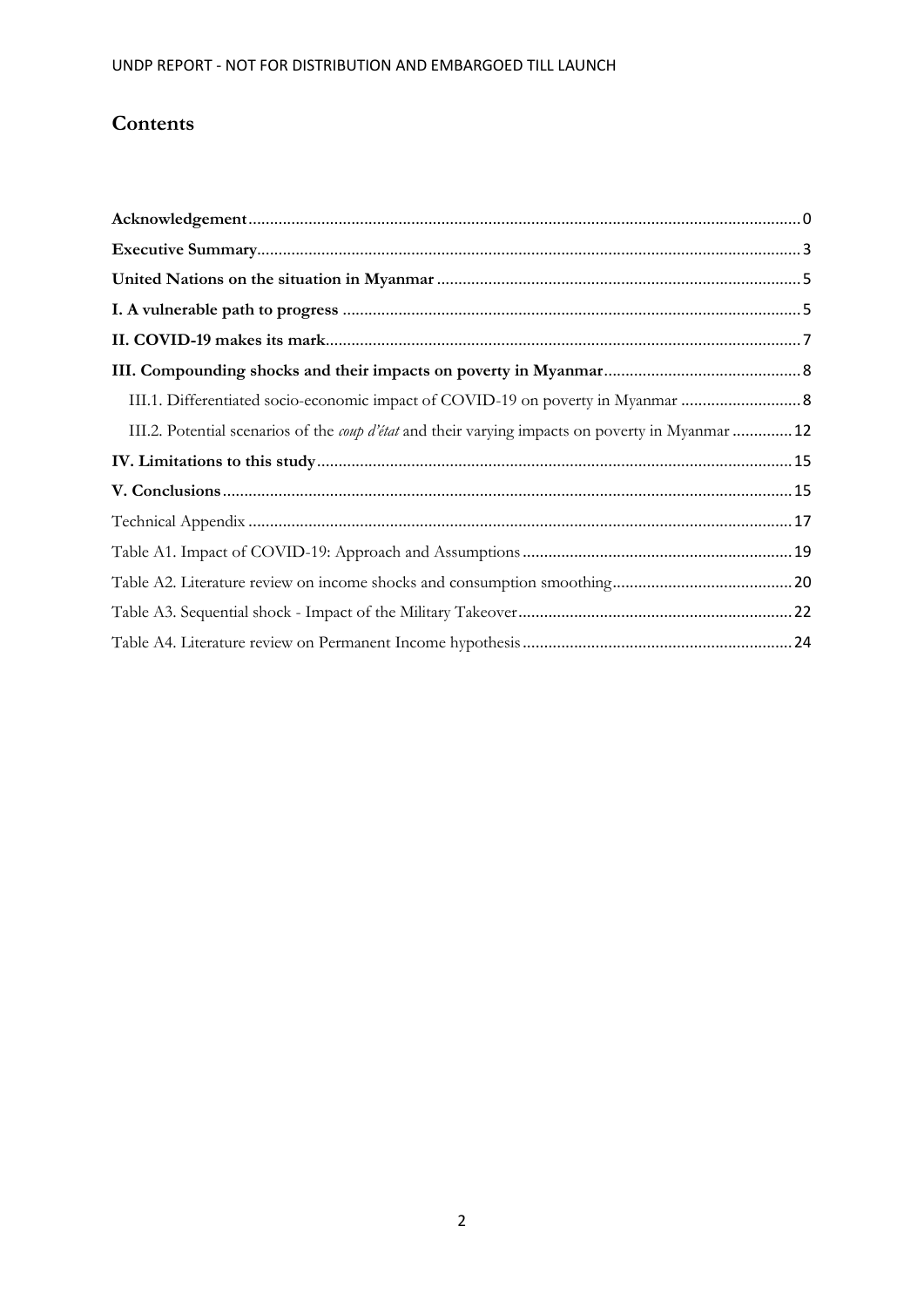## <span id="page-3-0"></span>**Executive Summary**

**Myanmar, a least developed country, has made significant achievements in poverty**  reduction over the last decade. A historical triple transition that began in 2011—towards peace, democracy, and a market-oriented economy—enabled Myanmar to move forward. Economic reforms and trade deregulations that followed resulted in rapid growth and contributed to a significant reduction in poverty rates. In 2017, Myanmar had a poverty rate of 24.8 percent (using the national poverty line as the benchmark), down from 48.2 percent in 2005.

**Despite improvements in well-being, vulnerabilities have remained.** One third of the population was already subsisting on low levels of consumption that put them at risk of falling into poverty. Moreover, a significant share of household income was precarious, mainly generated from small and informal business activities. In view of this context, any negative shock and lack of appropriate coping mechanisms could easily push these households below the poverty line and eventually lead to lasting setbacks in achieving the Sustainable Development Goals (SDGs).

**Reduced incomes and minimal coping mechanisms among vulnerable households, in the wake of the COVID-19 pandemic, have set the stage for an estimated increase in the poverty rate from 6 to potentially 11 percentage points, by the end of 2020.** The Household Vulnerability Survey (2020) shows that containment measures have been particularly harmful to small-scale, family-owned businesses, further increasing the vulnerability of the households owning them. More than four-fifths (83.3 percent) of households have reported a drop in income since the beginning of 2020. Evidence also pointed to disruptions across sectors and reduced remittances due to global and regional lockdowns.

**The ongoing political crisis will, doubtless, further compound the socioeconomic impact of the pandemic, reducing incomes. In the worst-case scenario, nearly half of the population of Myanmar (48.2 percent) will live in poverty (compared to the 24.8 percent in 2017), reversing gains made since 2005.** If the situation on the ground persists, the poverty rate could double by the beginning of 2022. By then, the shock from the crisis will have resulted in significant losses of wages and income, particularly from small businesses, and a drop in access to food, basic services and social protection. One year into the pandemic, the country faced a further shock on 1 February 2021, as the Myanmar military staged a *coup d'état* to overthrow the democratically elected government. The takeover paved the way for violent military and police crackdowns against protesters. Within a period of two months, more than 700 people are reported to have been killed and thousands detained. Moreover, the economy is facing significant risks of a collapse; in the East Asia and Pacific Economic Update (April 2021), the World Bank projected an economic contraction of 10 percent in 2021 due to a combination of substantial employment and income losses, government relief not matching earning losses, stimulus not offsetting output shortfalls and public investment not being accelerated and scaled up.<sup>1</sup> Recent media reports have highlighted a range of stress points emerging concurrently and stifling economic activities, including a virtual standstill in banking operations since 1 February, which has adversely impacted business operations and credit. Furthermore, around 80 percent of Myanmar's trade is seaborne and UNDP estimates that the trade volume in ports has dropped by between 55 and 64 percent in the two months following the military takeover*,* due to delays in government clearance, logistical disruptions on account of political unrest and shipping lines temporarily suspending work,

<sup>1</sup> [https://www.worldbank.org/en/region/eap/publication/uneven-recovery-east-asia-and-pacific-economic-update-april-](https://www.worldbank.org/en/region/eap/publication/uneven-recovery-east-asia-and-pacific-economic-update-april-2021)[2021](https://www.worldbank.org/en/region/eap/publication/uneven-recovery-east-asia-and-pacific-economic-update-april-2021)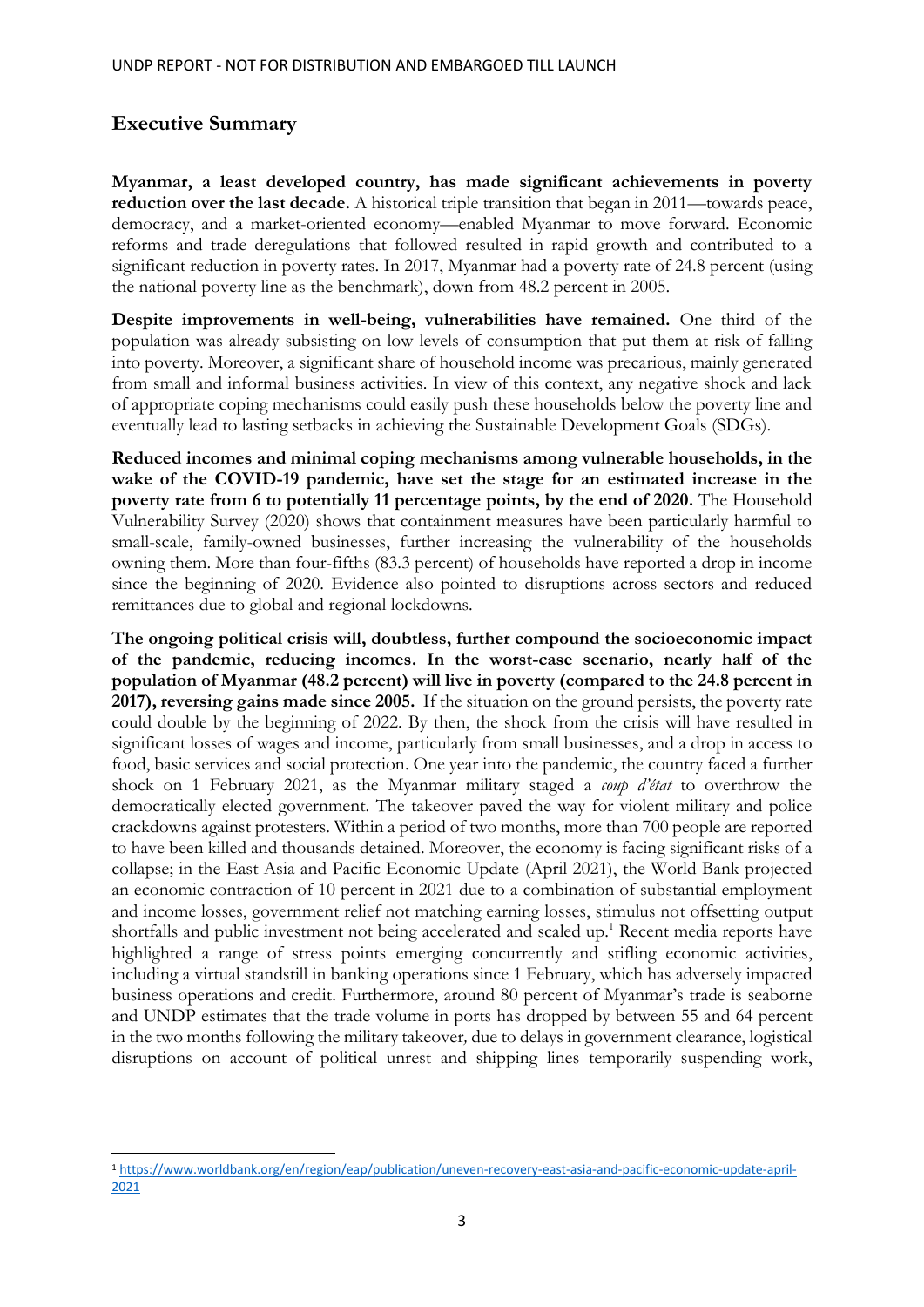amongst other factors. <sup>2</sup> All these reports indicate that Myanmar is approaching the point of economic collapse.

**Factoring in duration and severity, two scenarios (optimistic and pessimistic) were developed to project the effects of the coup, depending on the impact of the unfolding situation on household incomes**. Unlike with COVID-19, where the shock is assumed to be temporary in nature, in both scenarios associated with the takeover we assumed a protracted downward shift in consumption patterns. The pessimistic scenario would see poverty rates almost doubling compared to the Myanmar Living Conditions Survey 2017 poverty baseline—a regression to where the country was in 2005.

**Women and children are expected to bear the heaviest brunt of the combined impact of COVID-19 and the political crisis.** The effects of COVID-19, amplified by the effects of the overthrow of the civilian government, are likely to lead to a disproportionate increase in urban poverty. This is related to the fact that urban areas, where most of the income-generating activities of the near poor are, have been ground zero for the pandemic and the focus of the most severe crackdowns. Child poverty is expected to remain high, with more than half of children living in poverty in the pessimistic scenario. This will further exacerbate the intergenerational transmission of poverty, which, coupled with potential school closures, may have a devastating impact on the human capital of the next generation. Finally, the compounded shock is particularly likely to affect women (with female-headed households more likely to be poor at the outset). This is largely due to the types and sectors of female employment in Myanmar. This amplification of the pre-existing vulnerabilities will undoubtedly have significant impacts on household income and well-being, and on access to and benefits gained from social services, particularly in health and education.

**While these estimates provide an initial understanding of the socioeconomic impact of the compounding shocks, they are not static and need to be monitored regularly given the**  rapidly evolving situation on the ground. UNDP will be further examining the data, assumptions and final estimates presented here. As we point out in this paper, given the rapidly evolving circumstances, the estimates might need to be adjusted, particularly if the situation further deteriorates. To further monitor and adjust the estimates, UNDP plans to undertake periodic data collection (using 'pulse surveys' and a set of industry indicators, to the extent feasible) to inform and update this work.

**What is clear is that, given the present trends, based on the data and evidence available at this time, Myanmar is at risk of losing over a decade of hard-won gains in the fight against poverty, and is seeing a slide in human development that may not be reversible in the SDG timeframe**. Without rapid corrective actions on economic, social, political and human rights protection policies, these scenarios will put Myanmar's efforts to achieve the Sustainable Development Goals by 2030 well out of reach.

<sup>2</sup> [https://www.spglobal.com/platts/en/market-insights/latest-news/agriculture/031621-feature-myanmar-protests](https://www.spglobal.com/platts/en/market-insights/latest-news/agriculture/031621-feature-myanmar-protests-reduce-imports-as-shipping-lines-suspend-operations)[reduce-imports-as-shipping-lines-suspend-operations](https://www.spglobal.com/platts/en/market-insights/latest-news/agriculture/031621-feature-myanmar-protests-reduce-imports-as-shipping-lines-suspend-operations)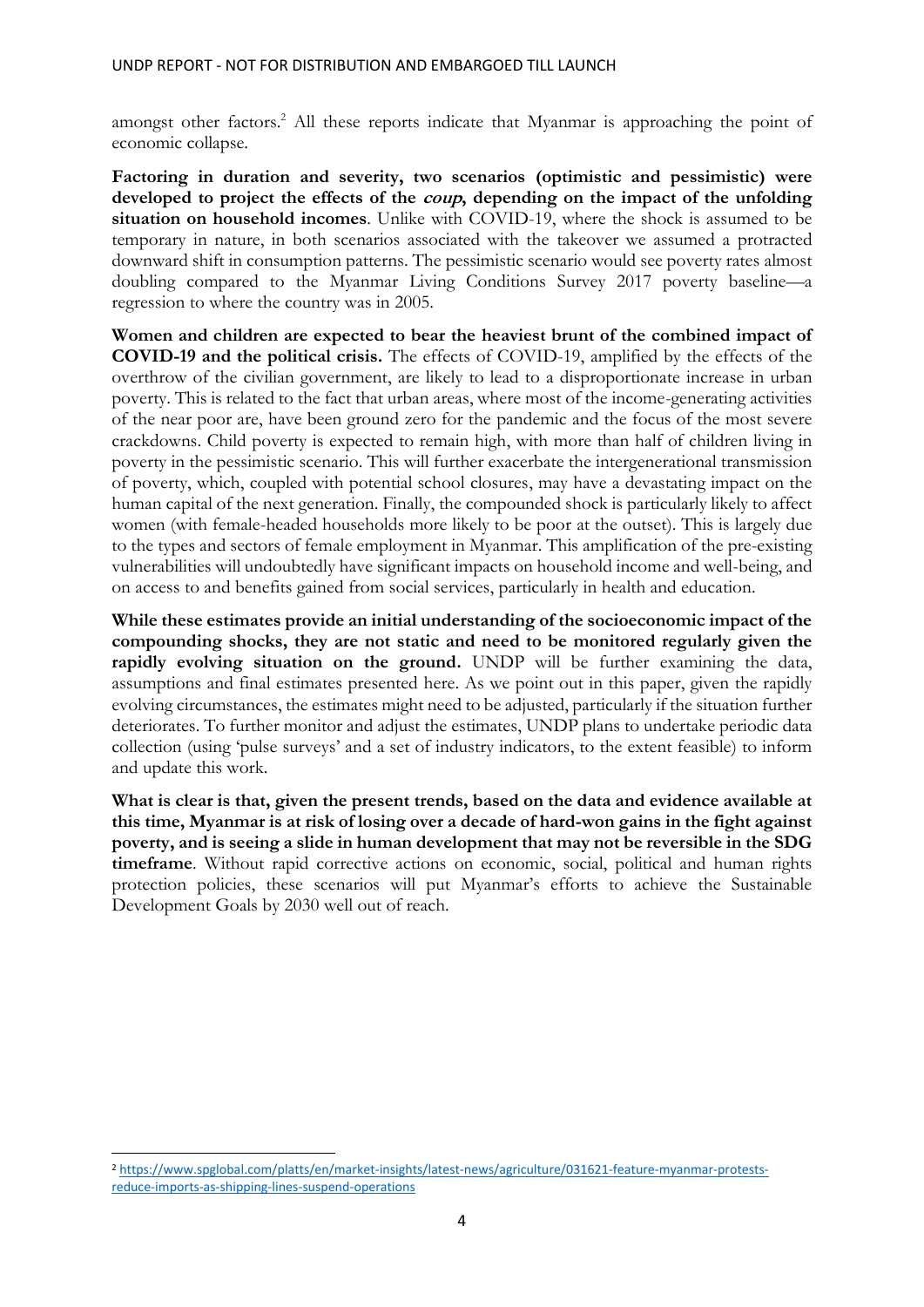## <span id="page-5-0"></span>**United Nations positions on the situation in Myanmar**

The United Nations (UN) Secretary-General (SG) has condemned "the continuing brutal violence by the military in Myanmar." In recent statements the UN SG has reiterated that he continues to stand with the people of Myanmar and their aspirations to achieve a peaceful, stable and prosperous Myanmar[\[1\]](https://eur03.safelinks.protection.outlook.com/?url=https%3A%2F%2Fwww.un.org%2Fsg%2Fen%2Fcontent%2Fstatement-attributable-the-spokesperson-for-the-secretary-general-myanmar&data=04%7C01%7Cclaire.van.der.vaeren%40undp.org%7C7eb46c4c73004827f31008d9044031d5%7Cb3e5db5e2944483799f57488ace54319%7C0%7C0%7C637545496016865131%7CUnknown%7CTWFpbGZsb3d8eyJWIjoiMC4wLjAwMDAiLCJQIjoiV2luMzIiLCJBTiI6Ik1haWwiLCJXVCI6Mn0%3D%7C1000&sdata=rRFd8dgB4L%2BlMTeb7wxu4S9Ylj7wpJQmmVhIC7H4vIY%3D&reserved=0).

The UN Security Council has reaffirmed its support for the people of Myanmar and its strong commitment to the sovereignty, political independence, territorial integrity and unity of the country[\[2\]](https://eur03.safelinks.protection.outlook.com/?url=https%3A%2F%2Fwww.securitycouncilreport.org%2Fatf%2Fcf%2F%257B65BFCF9B-6D27-4E9C-8CD3-CF6E4FF96FF9%257D%2Fs_prst_2021_5.pdf&data=04%7C01%7Cclaire.van.der.vaeren%40undp.org%7C7eb46c4c73004827f31008d9044031d5%7Cb3e5db5e2944483799f57488ace54319%7C0%7C0%7C637545496016875089%7CUnknown%7CTWFpbGZsb3d8eyJWIjoiMC4wLjAwMDAiLCJQIjoiV2luMzIiLCJBTiI6Ik1haWwiLCJXVCI6Mn0%3D%7C1000&sdata=n7osCGgz%2F1ZfvBrGIcsJK5lmPBZqYc9OlytKgnLcYYM%3D&reserved=0).

The UN Security Council in two consecutive statements (from the 4th of February and 10th of March 2021) has stated its continued support for the democratic transition in Myanmar and stressed the need to uphold democratic institutions and processes. The Council has strongly condemned the violence, against peaceful protestors, including against women, youth and children.

In addition, the UN has expressed its support to regional organizations, in particular the Association of Southeast Asian Nations (ASEAN) and its readiness to assist Myanmar in a positive, peaceful and constructive manner[\[3\]](https://eur03.safelinks.protection.outlook.com/?url=https%3A%2F%2Fwww.securitycouncilreport.org%2Fatf%2Fcf%2F%257B65BFCF9B-6D27-4E9C-8CD3-CF6E4FF96FF9%257D%2Fs_prst_2021_5.pdf&data=04%7C01%7Cclaire.van.der.vaeren%40undp.org%7C7eb46c4c73004827f31008d9044031d5%7Cb3e5db5e2944483799f57488ace54319%7C0%7C0%7C637545496016875089%7CUnknown%7CTWFpbGZsb3d8eyJWIjoiMC4wLjAwMDAiLCJQIjoiV2luMzIiLCJBTiI6Ik1haWwiLCJXVCI6Mn0%3D%7C1000&sdata=n7osCGgz%2F1ZfvBrGIcsJK5lmPBZqYc9OlytKgnLcYYM%3D&reserved=0).

The UN Secretary-General has also called for "a firm, unified international response" and "to end violations of fundamental human rights and return to the path of democracy."[\[4\]](https://eur03.safelinks.protection.outlook.com/?url=https%3A%2F%2Fwww.un.org%2Fsg%2Fen%2Fcontent%2Fstatement-attributable-the-spokesperson-for-the-secretary-general-myanmar&data=04%7C01%7Cclaire.van.der.vaeren%40undp.org%7C7eb46c4c73004827f31008d9044031d5%7Cb3e5db5e2944483799f57488ace54319%7C0%7C0%7C637545496016885052%7CUnknown%7CTWFpbGZsb3d8eyJWIjoiMC4wLjAwMDAiLCJQIjoiV2luMzIiLCJBTiI6Ik1haWwiLCJXVCI6Mn0%3D%7C1000&sdata=zHbvtOZ8Trxg0BGGNAUnEhDqbm79pVqApTGblSMO3bY%3D&reserved=0) His call was reiterated in a statement from the UN High Commissioner for Human Rights [\[5\]](https://eur03.safelinks.protection.outlook.com/?url=https%3A%2F%2Fnews.un.org%2Fen%2Fstory%2F2021%2F04%2F1089612&data=04%7C01%7Cclaire.van.der.vaeren%40undp.org%7C7eb46c4c73004827f31008d9044031d5%7Cb3e5db5e2944483799f57488ace54319%7C0%7C0%7C637545496016885052%7CUnknown%7CTWFpbGZsb3d8eyJWIjoiMC4wLjAwMDAiLCJQIjoiV2luMzIiLCJBTiI6Ik1haWwiLCJXVCI6Mn0%3D%7C1000&sdata=Qx6M49VQ1K6uEE2AUDiVNZHfhcXNmtLbYcvRrENa7sI%3D&reserved=0).

The Special Envoy for Myanmar appointed by the Secretary-General, Christine Schraner Burgener, has briefed the General Assembly and the Security Council, and communicated a series of statements strongly condemning the events following 1 February 2021. At the time of writing, she is in the region where she is meeting with key interlocutors and pursuing efforts to promote an effective international response and a unified regional effort. She remains ready to visit Myanmar at the earliest opportunity[\[6\]](https://eur03.safelinks.protection.outlook.com/?url=https%3A%2F%2Fwww.un.org%2Fpress%2Fen%2F2021%2Fdb210412.doc.htm&data=04%7C01%7Cclaire.van.der.vaeren%40undp.org%7C7eb46c4c73004827f31008d9044031d5%7Cb3e5db5e2944483799f57488ace54319%7C0%7C0%7C637545496016885052%7CUnknown%7CTWFpbGZsb3d8eyJWIjoiMC4wLjAwMDAiLCJQIjoiV2luMzIiLCJBTiI6Ik1haWwiLCJXVCI6Mn0%3D%7C1000&sdata=WZuagmhOdNkCYczOv0zjmqia5JIUwm6DGczNC2IhIEI%3D&reserved=0).

## <span id="page-5-1"></span>**I. A vulnerable path to progress**

Beginning in 2011, Myanmar undertook a journey of triple transitions: towards peace in the border areas; a move to democratic governance; and establishing a nascent market-oriented economy.<sup>3</sup>

The ensuing economic reforms and trade deregulation resulted in rapid growth at an annual average of 7 percent, among the fastest in the East Asia-Pacific region and globally. The acceleration in GDP growth was followed by a significant reduction in poverty rates, from 48.2 percent in 2005 to 24.8 percent in 2017.<sup>4</sup> Using the international poverty line (IPL) of USD 3.20 (typical for lower middle-income countries, Myanmar Living Conditions Survey / MLCS 2017),

<sup>3</sup> [https://www.undp.org/content/undp/en/home/librarypage/democratic-governance/conflict-prevention/do-fragile-and](https://www.undp.org/content/undp/en/home/librarypage/democratic-governance/conflict-prevention/do-fragile-and-conflict-affected-countries-prioritise-core-gover.html)[conflict-affected-countries-prioritise-core-gover.html](https://www.undp.org/content/undp/en/home/librarypage/democratic-governance/conflict-prevention/do-fragile-and-conflict-affected-countries-prioritise-core-gover.html)

<sup>4</sup> [http://documents1.worldbank.org/curated/en/151001580754918086/pdf/Myanmar-Living-Conditions-Survey-2017-](http://documents1.worldbank.org/curated/en/151001580754918086/pdf/Myanmar-Living-Conditions-Survey-2017-Socio-Economic-Report.pdf) [Socio-Economic-Report.pdf](http://documents1.worldbank.org/curated/en/151001580754918086/pdf/Myanmar-Living-Conditions-Survey-2017-Socio-Economic-Report.pdf)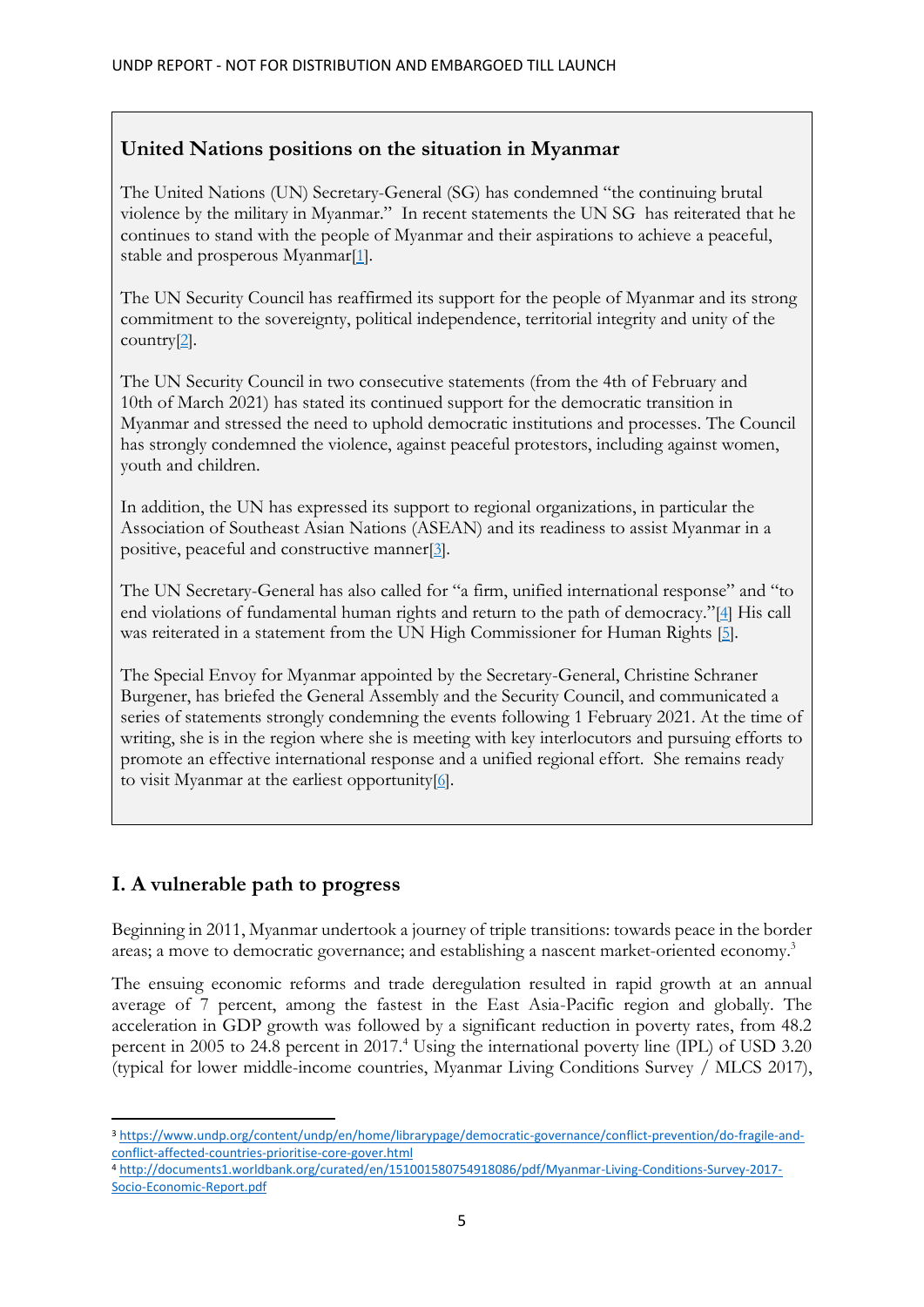Myanmar performed similarly to other countries in the region. In 2019, Myanmar registered a per capita GDP of USD 5,142 in PPP terms. 5

The Myanmar Living Conditions Survey 2017 suggests that there are a few notable characteristics of poverty in Myanmar. First, poverty has a pronounced rural/urban dimension with the number of poor people being 6.7 times higher in rural than in urban areas. Also, poverty rates differ significantly by state/region with poverty most prevalent in Chin and Rakhine States and lowest in the regions of Tanintharyi, Mandalay and Yangon. While the use of financial services is limited across Myanmar, it is particularly low among poor households. Less than a fifth of households have a bank account, and while borrowing activity is high, most loans are taken from informal sources. Moreover, lower human well-being is associated with a lower likelihood of having the liquidity or savings to cope with negative income shocks, forcing many poor and vulnerable households to seek loans from informal sources often with usurious rates of interest and without room for legal recourse. 6

Despite the achievements in poverty reduction, analyses of available data prior to the COVID-19 pandemic show that millions of people in Myanmar had remained vulnerable and at risk of falling into poverty in the face of a negative shock. Such vulnerabilities could create further challenges in poverty eradication efforts and lead to setbacks in achieving the Sustainable Development Goals (SDGs).

- In 2017, many households were living marginally above the poverty line and remained vulnerable to falling below it.<sup>7</sup> More specifically, about a third of the total population in Myanmar (32.9 percent) were considered as near poor in 2017.<sup>8</sup>
- Because poor households were more likely to have a higher median share of food expenditures, an exogenous shock could prompt them into reducing food consumption as a coping mechanism.
- In turn, such a perilous coping mechanism could have devastating consequences on current household health as well as the health and capabilities of the next generation, given that poverty rates in Myanmar are higher among households with children (MLCS 2017). The resulting loss in quality of human capital is expected to be significant.
- In 2017, agriculture and related activities remained the main source of employment. About four-fifths of the poor were engaged in agricultural activities, and a higher share of the poor's income (more than a quarter) was generated from the agricultural sector (MLCS 2017). Poverty among these households is strongly linked to low incomes generated from a sector that is highly seasonal and exposed to adverse weather conditions, in addition to being largely informal and hence providing very few work contracts and benefits such as paid leave, enforceable labour rights or access to social insurance.
- While income from non-farm businesses represented a significant share of household income, particularly for those living above the poverty line, this income-generating activity is precarious. As indicated by the MLCS 2017, non-farm businesses in Myanmar range from a single-person enterprise to a large company with hired employees, though many remained small and informal. As of 2017, only 14.1 percent of non-farm businesses were legally registered, further increasing the precariousness of employment of those working in this sector.

<sup>5</sup> <https://databank.worldbank.org/source/world-development-indicators>

<sup>6</sup> [http://documents1.worldbank.org/curated/en/151001580754918086/pdf/Myanmar-Living-Conditions-Survey-2017-](http://documents1.worldbank.org/curated/en/151001580754918086/pdf/Myanmar-Living-Conditions-Survey-2017-Socio-Economic-Report.pdf) [Socio-Economic-Report.pdf](http://documents1.worldbank.org/curated/en/151001580754918086/pdf/Myanmar-Living-Conditions-Survey-2017-Socio-Economic-Report.pdf)

<sup>7</sup> The national poverty line in 2017 was 1,590 kyat per adult equivalent per day (in 2017 quarter 1 kyat). Those with consumption levels at or below 1,590 kyat per day are considered poor.

<sup>8</sup> A household is defined as non-poor but insecure if it has a consumption levels below 1.5 times the poverty line or less than 2,385 kyat per day (in 2017 quarter 1 kyat) per adult equivalent.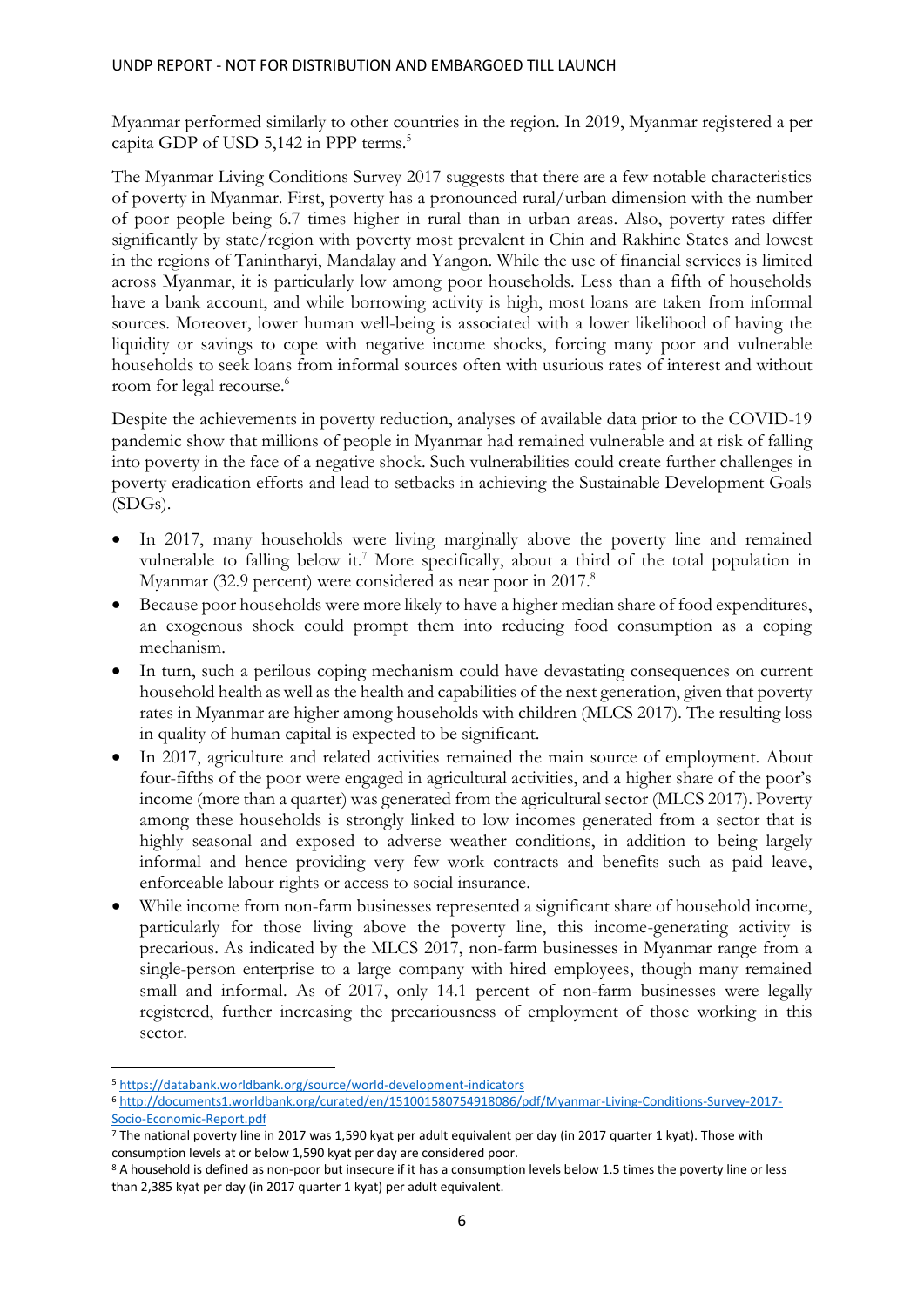- Employment, a vehicle for emerging out of poverty, is particularly low among women. According to the MLCS 2017, women are 30 percent less likely than men to be in the labour force. Sociocultural norms, housework, and childcare present significant barriers for female labour force participation, hence exacerbating the vulnerability of women and women-headed households. And while many women who are not part of the labour force desire to work, they face limitations including of market-aligned skill levels and time to search for a job, thus further heightening the vulnerability of female-headed households.
- Although remittances did not represent a significant share of the aggregate household income (less than a tenth), they contributed significantly to the income of near poor households and provided a further boost to the income of non-poor households. Remittances are particularly sensitive to disturbances such as political, health or economic crises, so any event that could disturb their usual flow effectively increases the vulnerability of households that rely on them.<sup>9</sup>

### <span id="page-7-0"></span>**II. COVID-19 makes its mark**

Until August 2020, Myanmar had among the lowest coronavirus infection rates in the East Asia and Pacific region, although this may have been related to the modest testing facilities available. However, recorded cases began soaring towards the fourth quarter, possibly in part due to increased testing. 10

By and large, the series of containment and mitigation measures enacted by the government since February 2020 managed to control the spread of the virus. However, they also led to disruptions in business operations. Retail shops as well as manufacturing firms suffered from widespread supply chain disruptions, bringing some areas of the economy and trade to a near halt. Moreover, by December 2020 over 420,000 migrants had returned from abroad.<sup>11</sup> Finally, the regional and global economic impact of COVID-19 has reduced the demand for Myanmar's exports, delivering a further knock-on effect on the economy.<sup>12</sup>

There are a few important findings that emerge from the Household Vulnerability Survey (HVS; 2020), both in terms of vulnerability to poverty and setbacks on the SDGs.<sup>13</sup>

• An overwhelming majority of households (83.3 percent) reported a drop in income, with an average year-on-year reduction of 46.5 percent between 2019 and 2020. A large share of households associated the decline with COVID-19-related restrictions.<sup>14</sup> While rural households and households with children were more likely to report loss of income, on average, urban households have seen the biggest drop in their income levels.<sup>15</sup>

<sup>9</sup> <https://assets.publishing.service.gov.uk/media/57a089ede5274a27b200031b/wp1413.pdf>

<sup>10</sup> <https://www.csis.org/programs/southeast-asia-program/southeast-asia-covid-19-tracker-0>

<sup>&</sup>lt;sup>11</sup> Data compiled by the CSO. Gathered from GAD and shown on [www.mmsdd.org](http://www.mmsdd.org/)

<sup>12</sup> [https://www.worldbank.org/en/news/press-release/2020/06/25/myanmars-economy-severely-impacted-by-covid-19](https://www.worldbank.org/en/news/press-release/2020/06/25/myanmars-economy-severely-impacted-by-covid-19-report) [report](https://www.worldbank.org/en/news/press-release/2020/06/25/myanmars-economy-severely-impacted-by-covid-19-report)

<sup>&</sup>lt;sup>13</sup> To understand how COVID-19 impacted upon the pre-existing vulnerabilities, in 2020, UNDP and Myanmar's Central Statistical Organization of the Ministry of Planning, Finance and Industry conducted the Household Vulnerability Survey (HVS). A total of 2,016 households were interviewed by telephone during September and October 2020. All of these households had already participated in the Myanmar Living Conditions Survey (MLCS) 2017 and were interviewed for a second time to see how their situation had changed with restrictions due to COVID-19.

<sup>&</sup>lt;sup>14</sup> This finding is similar to a recent study of ASEAN countries which finds that more than three quarters of households experienced reduced income in the wake of COVID-19. Moreover, among households with a declining income, most of them (33 percent) reported that their income had fallen by 26 to 50 percent; 23 percent reported that their income had declined by more than half, while only 16 percent experienced a slight decline of 1 to 25 percent.

<https://www.adb.org/sites/default/files/publication/688271/adbi-wp1226.pdf>

<sup>15</sup> <https://www.mm.undp.org/content/myanmar/en/home/library/poverty/household-vulnerability-survey-2020.html>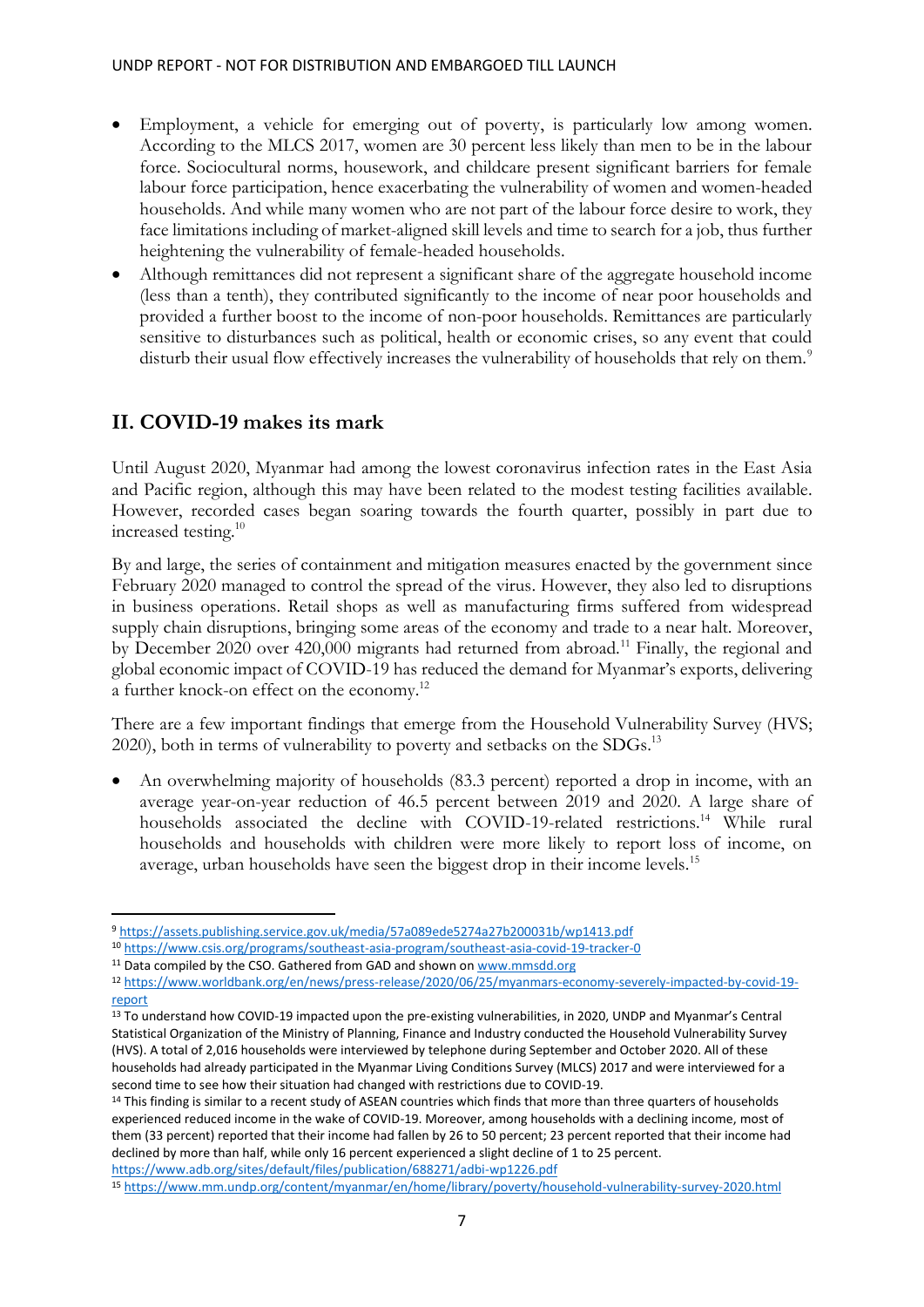- Non-farm household businesses (market sellers, hairdressers, and tailors) reported the largest drop in personal income. The ensuing economic slowdown has further exposed the precarious nature of employment in these types of businesses: while the average number of employees in these types of businesses before COVID-19 was four, during the pandemic, an average of two people had been laid off temporarily, and one person had faced a reduction in earnings.
- While farming has also been hit by COVID-19 restrictions, the effect has been somewhat lower as seasonal farming operations had been largely completed at the time of the pandemic outbreak. Hence, the reduction in farming income could be attributed to other factors. Nevertheless, COVID-19 exposed some of the existing vulnerabilities in the agricultural sector. Agricultural firms were the most likely to report cash flow shortages and diminished access to credit, revealing their greater vulnerability to economic crises.<sup>16</sup>
- Domestic remittances have also declined, as suggested by the lower number of households with a member working in a different state/region. In March 2020, 9.4 percent of poor households had a household member working in another state/region. By September/October 2020, that number had dropped to 6.8 percent.

## <span id="page-8-0"></span>**III. Compounding shocks and their impacts on poverty in Myanmar**

With the promise of an effective vaccination program in early  $2021$ ,<sup>17</sup> post-pandemic economic recovery seemed imminent. Projections by the IMF in the World Economic Outlook in January suggested Myanmar would soon return to an average of 6 to 7 percent annual growth rate.<sup>18</sup>

However, any hope for a post-pandemic recovery was derailed on 1 February 2021, when the Myanmar military took over; the effects of which continue to reverberate across the country at the time of writing of this report. The ongoing situation risks further lowering the living standards of people, at a rapidly accelerating rate, thus exacerbating pre-existing vulnerabilities in the country.

In view of the above context, the objective of this section is two-fold: (i) to refine our quantitative estimates of the effect of COVID-19 and its related measures on poverty rates in Myanmar and (ii) by building on the first set of findings, to estimate the poverty impact of the recent political crisis.

### <span id="page-8-1"></span>III.1. Differentiated socio-economic impact of COVID-19 on poverty in Myanmar

There are two approaches to assessing the impact of COVID-19 on poverty: 'bottom-up' and 'topdown'. The 'bottom-up' approach relies on available household survey data collected prior to (or during) the pandemic, while the 'top-down' approach uses macroeconomic tools (e.g., Computable Generalized Equilibrium models) to estimate the effects of a shock (such as COVID-19) on poverty rates. Given the richness of data collected both prior to and during the pandemic, in this analytical exercise we relied on the 'bottom-up' approach, basing our analytical exercise on the Myanmar Living Conditions Survey (2017) and using the Household Vulnerability Survey (2020) to further triangulate and validate our assumptions and estimates. (See **[Technical Appendix](#page-17-0)** for a detailed account of the methodology and assumptions used in the analysis).

<sup>16</sup> <http://documents1.worldbank.org/curated/en/469971600767580031/pdf/Summary-of-Results-from-Second-Round.pdf> <sup>17</sup> The first shipment of vaccines arrived in Myanmar on the 22<sup>nd</sup> of January, 2021, in time for the government to launch its national vaccination program[. https://www.csis.org/programs/southeast-asia-program/southeast-asia-covid-19-tracker-0](https://www.csis.org/programs/southeast-asia-program/southeast-asia-covid-19-tracker-0) <sup>18</sup> <https://www.imf.org/en/Publications/WEO>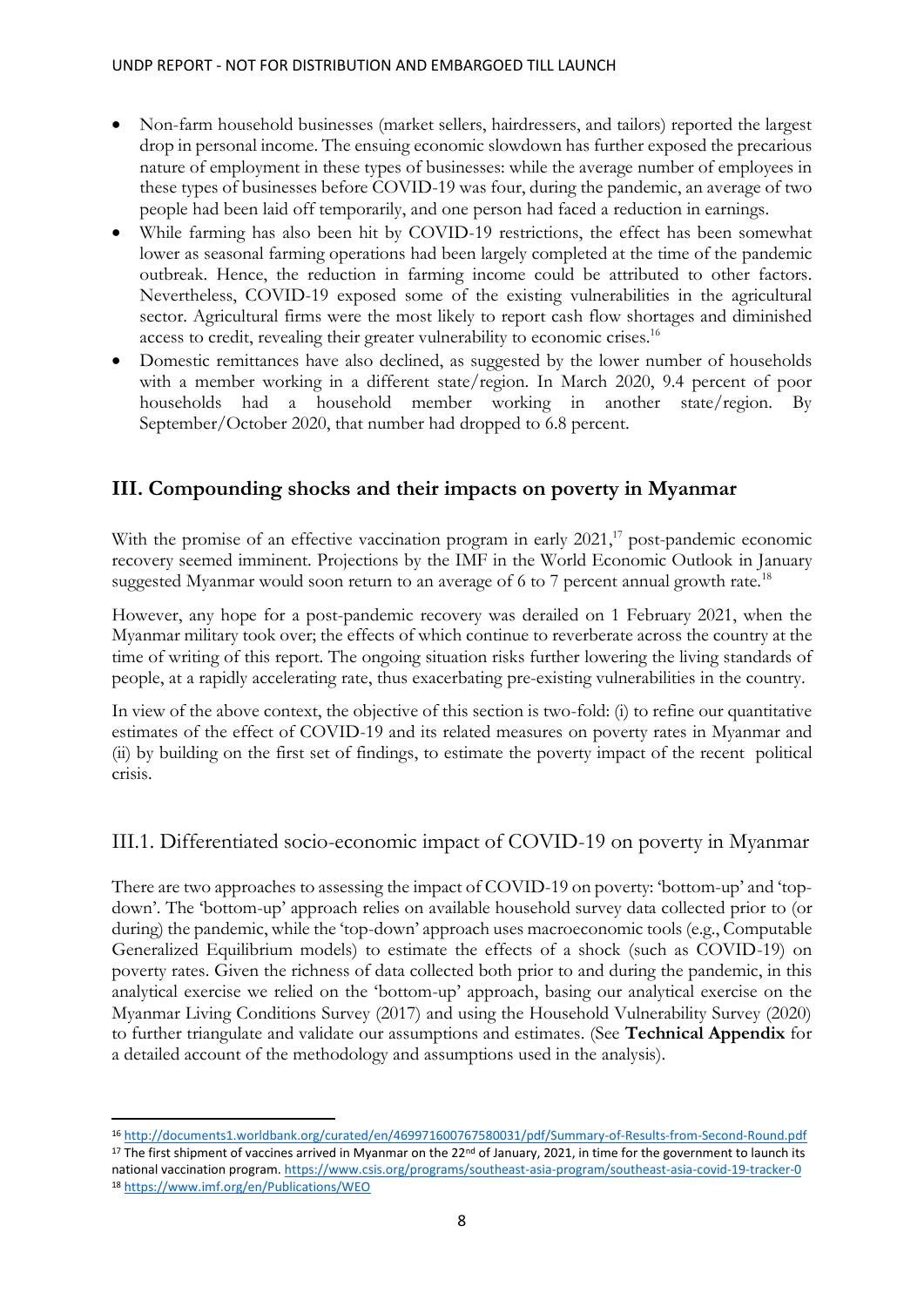The following available evidence guided our analysis:

• Beginning in February 2020, various measures aimed at curtailing the spread of the coronavirus (e.g., social distancing, lockdowns) have been in place, albeit with varying intensity (see **[Figure](#page-9-0)  [1](#page-9-0)**). This implies that incomes in affected sectors would have suffered for at least half of the year, when the HVS was conducted.

#### *Figure 1*: COVID-19 Timeline in Myanmar

<span id="page-9-0"></span>

Key: **Blue** public health policies **Green** social and economic measures **Orange** health system response

*Source: Brookings Institution (2020)*

- HVS 2020 shows that these containment measures have been particularly harmful to smallscale, family-owned businesses, further increasing the vulnerability of the households owning them.
- Evidence gathered from consultations with formal businesses in the initial days of the pandemic suggested disruptions across sectors, due to the pandemic and the ensuing economic slowdown. Certain sectors were hit hard, such as wholesale and retail trade.<sup>19</sup>
- More than four-fifths (83.3 percent) of households have reported a drop in income since the beginning of the year. Nearly half (45.1 percent) were earning money from a family farm, which includes growing crops, forestry, raising livestock, fishing, and aquaculture. Almost four-fifths (79.4 percent) reported losing income from this activity since March 2020.
- Remittances from household members formerly working in other locations, which traditionally boost the incomes of many poor households, have also declined due to the global and regional enforcement of lockdowns.<sup>20</sup>

<sup>19</sup> UNDP (2020) "Socio economic impact of COVID 19 in Myanmar", mimeo

<sup>20</sup> <https://www.economist.com/international/2020/05/23/covid-19-is-undoing-years-of-progress-in-curbing-global-poverty>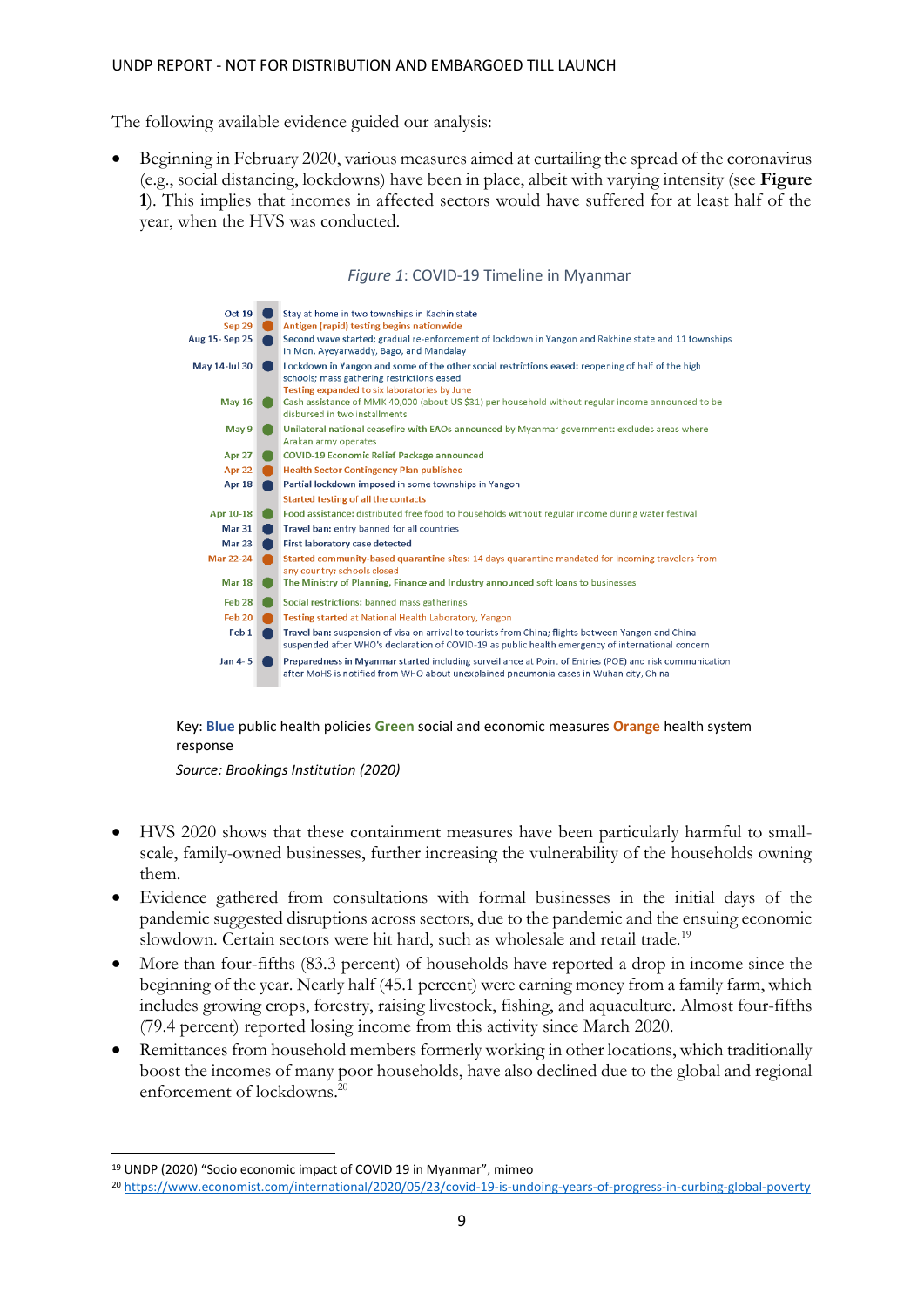Ultimately, when applied to the baseline aggregate income from MLCS 2017, the interplay of the transmission mechanisms above results in an average household income loss of 40 percent.<sup>21</sup> (see **[Technical Appendix](#page-17-0)** for further details and quantification of effects).

This loss of aggregate household income as a result of the COVID-19 pandemic has further exposed the effect of short-term shocks on pre-existing vulnerabilities. By relying on coping mechanisms such as savings and government cash transfers, vulnerable households could 'smoothen' their consumption in the event of a temporary shock, such as the COVID-19 pandemic. Without them, they risk slipping into poverty.

Existing evidence suggests vulnerable households in Myanmar had minimal recourse to government assistance. Such assistance was limited due to the underdeveloped nature of the social protection system in Myanmar, and as shown in **[Figure 1](#page-9-0)**, mainly consisted of a one-time provision of 40,000 kyats to poor and vulnerable households without a regular source of income, food assistance, and reduction in electricity tariffs—some of which were unevenly distributed. This, in turn, forced many poor and vulnerable households to turn to more dangerous coping mechanisms such as informal borrowing, as confirmed by HVS 2020.

Drawing on the sources listed above and a literature review of international studies of responses to shocks and coping mechanisms, we applied a range of assumptions about reductions to different types of income and industries to the MLCS 2017 dataset to estimate the potential range of increase in poverty as a result of reduced household incomes in the wake of the pandemic (see **[Technical](#page-17-0)  [Appendix](#page-17-0)** for further technical details of the analysis). The results of the exercise are captured in **[Figure 2](#page-10-0)**, which suggests a potential increase in the poverty rate in Myanmar of at minimum 6 percentage points and up to as high as 11 percentage points due to the COVID-19 pandemic.

<span id="page-10-0"></span>



Baseline = 24.8 percent, MLCS 2017 Lower bound = a one unit drop in income results in a 0.2 unit drop in consumption Upper bound = a one unit drop in income results in a 0.35 unit drop in consumption

The increase in poverty rates as a result of reduced household income was assessed using the national poverty line. Given that the pandemic is far from over, and thus associated with heightened uncertainty, our analytical approach provides both a lower and upper bound of potential poverty increase owing to the pandemic.

<sup>&</sup>lt;sup>21</sup> This is further corroborated by results from HVS 2020, which suggest that household income has decreased by 46 percent.

<sup>&</sup>lt;sup>22</sup> Given the methodological approach, the effect is envisaged to be felt by early 2021.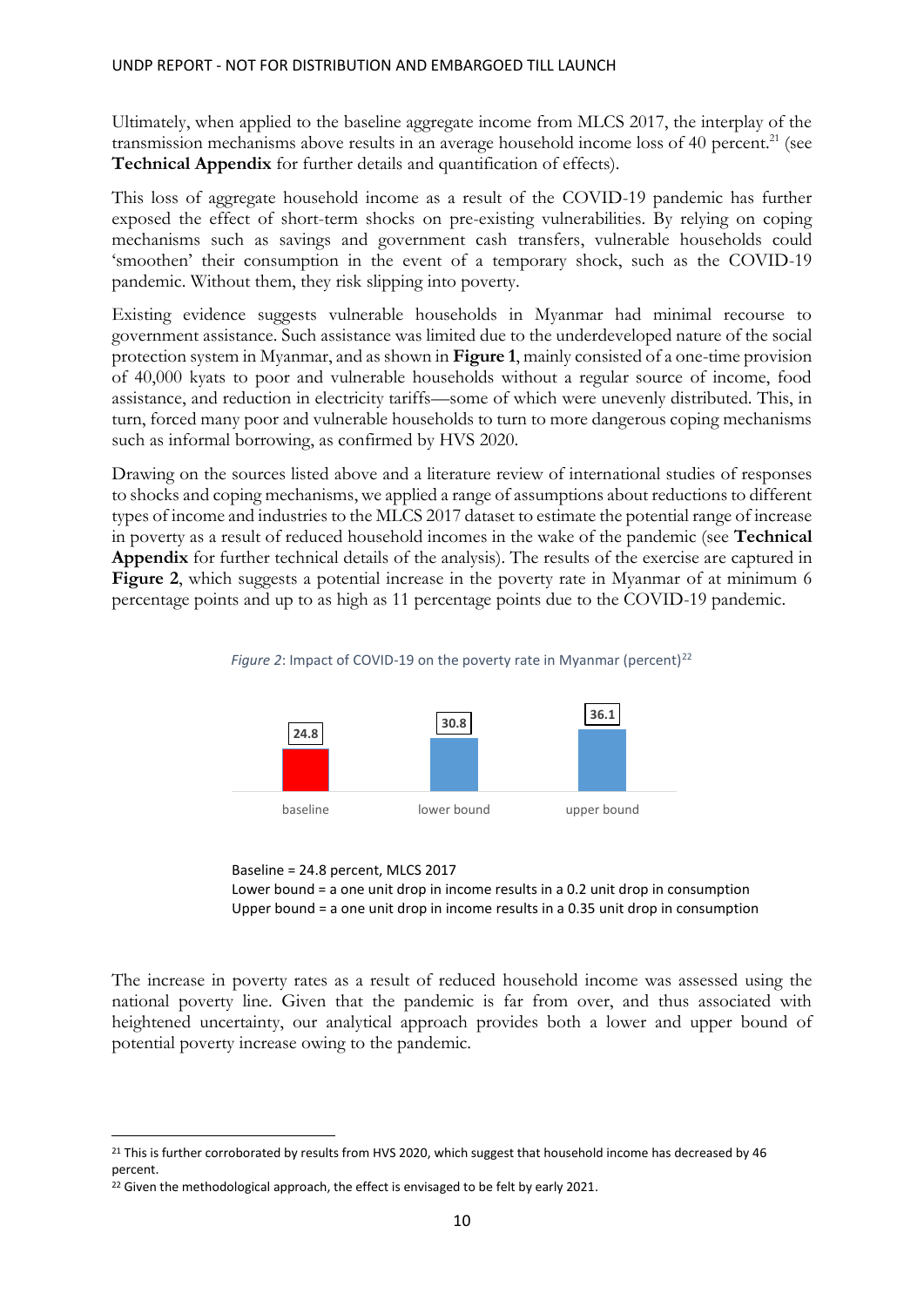To provide a further discussion of our results, we have conducted a rapid review of the available socioeconomic assessment studies of COVID-19 across selected low and middle-income countries.<sup>23</sup> Several findings emerged from these studies.

- First, in using a 'bottom-up' approach to estimate the socioeconomic impact of COVID-19, our methodological approach is similar to that applied across various countries (e.g., Colombia and Fiji).
- Second, our estimated increase in poverty rates is comparable to what other studies have found. More importantly, even when the studies apply the so-called 'top-down approach' (e.g., the Computable General Equilibrium modelling used in the case of Afghanistan), the estimated spikes in poverty rates are within the same ballpark of roughly 10 percentage points.<sup>24</sup>
- Third, a recent World Bank estimate of global poverty increase as a result of COVID-19 suggested that the poverty rate in Myanmar would increase by 5.3 percentage points, when considering the poverty threshold of USD 5.50 USD per day (PPP).<sup>25</sup> Similarly, a micro-macro simulation model predicted an increase of about 10 percentage points in Myanmar's poverty rate due to COVID-19.<sup>26</sup>
- Finally, a small-scale study in Rakhine State found that the number of people in extreme poverty could increase by 10 percent because of COVID-19.<sup>27</sup>

Further investigation reveals that COVID-19 has indeed heightened some of the pre-existing vulnerabilities.

- (i) First, as the near poor households were most likely to be urban, the immediate impacts on health and loss of income that stemmed from COVID-19 meant that most of them were pushed below the poverty line. Disaggregated data from our analysis shows that, considering the maximum impact of COVID-19 on poverty, the urban poverty rate more than doubles (from 11.3 percent in 2017 to 25.9 percent with the COVID-19 shock). This is mostly due to two factors: (a) the heavy concentration of the pandemic in urban areas; and (b) precariousness of employment and earning of urban dwellers<sup>28</sup>;
- (ii) Even when considering the effect of COVID-19, child poverty in Myanmar remains higher than the overall poverty and it is expected to further increase.<sup>29</sup> This not only establishes intergenerational transmission of poverty as a persistent phenomenon in Myanmar; but confirms that the shocks associated with COVID-19 could keep a large part of a whole generation of children locked in a perpetual poverty trap;
- (iii) The vulnerability of female-headed households has been previously well documented.<sup>30</sup> There are a few reasons why these households are more likely to slide sooner and faster below the poverty line. First, the rising poverty rates among female-headed households are a direct function of the types and sectors of female employment patterns in Myanmar, with

<sup>&</sup>lt;sup>23</sup> A complete list of available studies that assess the socio-economic effect of COVID-19 is available at

<https://www.undp.org/content/undp/en/home/coronavirus/socio-economic-impact-of-covid-19.html>

 $24$  It is important to note that while there has been a significant reduction in household income in Myanmar due to COVID-19, this does not necessarily translate into an equivalent near-term reduction in consumption. There are a couple of reasons for this: (i) the effects are felt differently across the socio-economic spectrum; and (ii) people have a different 'arsenal' of coping mechanisms (e.g., savings, borrowing) which allows some of them to 'smooth' their consumption for some time.

<sup>25</sup> [https://www.worldbank.org/en/news/press-release/2020/10/07/covid-19-to-add-as-many-as-150-million-extreme](https://www.worldbank.org/en/news/press-release/2020/10/07/covid-19-to-add-as-many-as-150-million-extreme-poor-by-2021)[poor-by-2021](https://www.worldbank.org/en/news/press-release/2020/10/07/covid-19-to-add-as-many-as-150-million-extreme-poor-by-2021)

<sup>26</sup> [http://documents1.worldbank.org/curated/en/906171608086222905/pdf/Myanmar-Economic-Monitor-Coping-with-](http://documents1.worldbank.org/curated/en/906171608086222905/pdf/Myanmar-Economic-Monitor-Coping-with-COVID-19.pdf)[COVID-19.pdf](http://documents1.worldbank.org/curated/en/906171608086222905/pdf/Myanmar-Economic-Monitor-Coping-with-COVID-19.pdf)

<sup>27</sup> <https://www.undp.org/content/undp/en/home/coronavirus/socio-economic-impact-of-covid-19.html>

<sup>28</sup> <https://www.cebm.net/covid-19/what-impacts-are-emerging-from-covid-19-for-urban-futures/>

<sup>29</sup> <https://www.unicef.org/myanmar/reports/overcoming-child-poverty-myanmar>

<sup>30</sup>[https://www.researchgate.net/publication/322172667\\_Household\\_shocks\\_and\\_coping\\_mechanism\\_evidence\\_from\\_Sub](https://www.researchgate.net/publication/322172667_Household_shocks_and_coping_mechanism_evidence_from_Sub-Saharan_Africa) [-Saharan\\_Africa](https://www.researchgate.net/publication/322172667_Household_shocks_and_coping_mechanism_evidence_from_Sub-Saharan_Africa)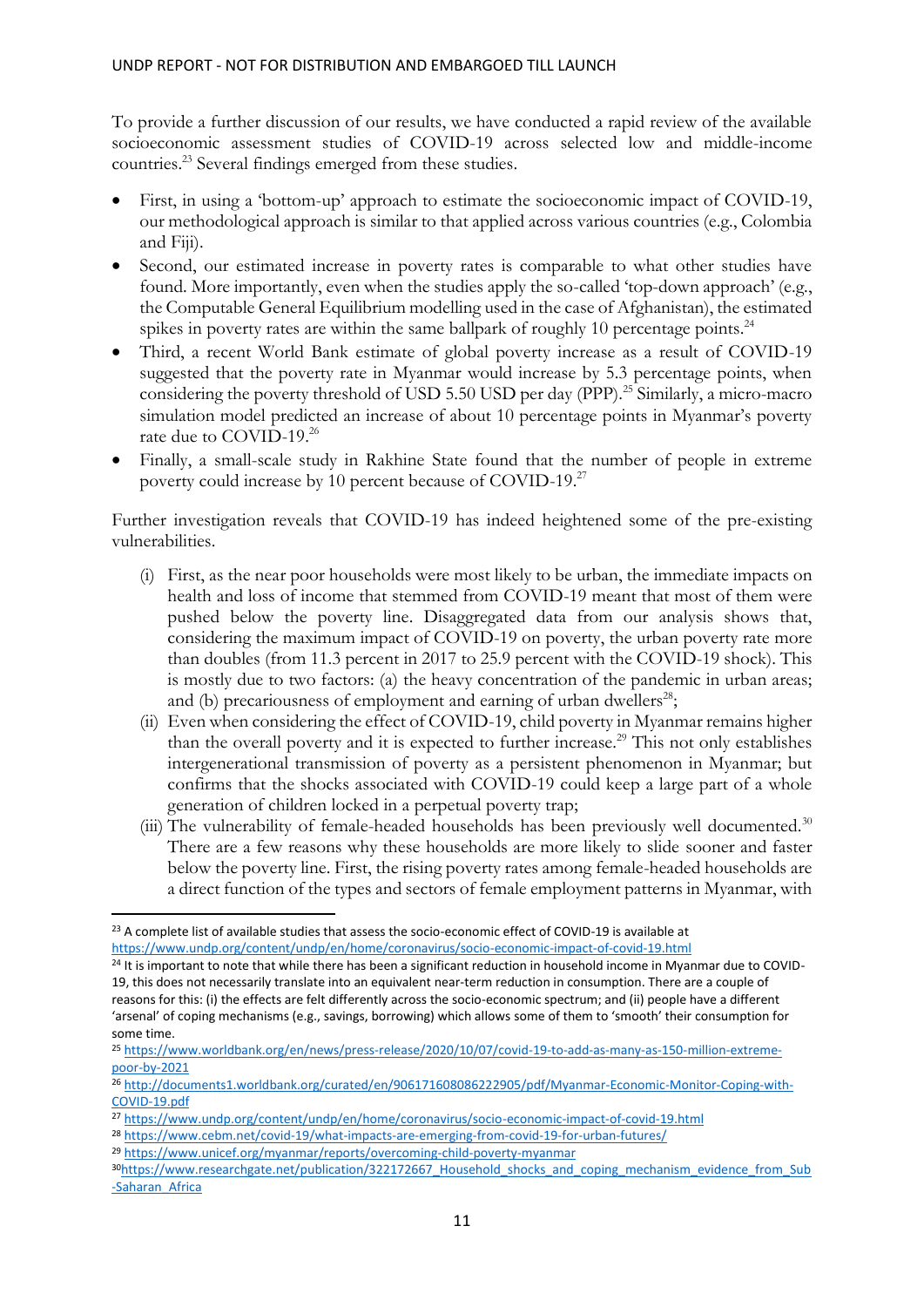women employed in sectors that were directly affected by COVID-19.<sup>31</sup> Second, preliminary global evidence suggests that women disproportionally bear the burden of household chores associated with COVID-19 (e.g., caring for the sick, home schooling of children), which forces many of them to drop out of the labour market. <sup>32</sup> This pattern is also evidenced anecdotally in Myanmar. This rising face of female unemployment and poverty, and resulting deprivations, would be an undeniable setback on gender equality and empowerment goals, with an adverse multiplier effect across all SDGs.

The negative effects of the COVID-19 are likely to have a significant impact on the country's progress on many of the SDGs. First, as evidenced by the MLCS, the poor are much more likely to be associated with excessive spending on healthcare.<sup>33</sup> The predicted poverty increases, as detailed in this note, could further escalate the impoverishing effect of seeking healthcare, or, in the worst-case scenario, may lead to complete forgoing of healthcare, that may not be reversible in the SDG time frame. Second, even if schools can stay open, rising poverty rates are associated with lower school enrolment of children. This is particularly so for higher education levels, which are costlier. Mounting poverty rates are often associated with further negative coping mechanisms such as removing children from school, temporarily or for longer periods of time. This, in turn, could lower the human capital quality and stock of the next generation with lasting adverse economic effects, and further amplify pandemic-related school closures and disruptions that many students have had to endure.<sup>34</sup>

## <span id="page-12-0"></span>III.2. Potential scenarios of the *coup* and their varying impacts on poverty in Myanmar

As shown in the previous section, the COVID-19 pandemic has exposed some of the pre-existing vulnerabilities in terms of employment and income-generating activities to the detriment of poor and vulnerable households. Moreover, it had also stretched the already limited capacity of the social protection system in Myanmar to help those particularly at risk of falling into poverty, or back into poverty, in the event of a negative shock.

Just as Myanmar was gearing up to turn the corner and leave the bleakness of 2020 behind, it was struck by a military overthrow of the democratically elected government on 1 February 2021. In two months, the conflict has claimed over 700 lives and impacted the safety and well-being of many more. <sup>35</sup> The current situation has thereby compounded the effects of COVID-19, and halted the pandemic response and recovery plans geared to building back better and stronger. This risks further exacerbating households' vulnerability to poverty and pushing hundreds of thousands of households under the poverty line. The Economist reports that the closure of banks has, thus far, had a huge effect in that it is impossible to conduct back-office functions, including payroll and interbank transfers which are further hampered by internet disruptions. <sup>36</sup> Moreover, the current situation on the ground has affected other parts of the economy as well. Supply chains are breaking down as the work of customs agents, dockworkers, lorry drivers and rail workers has come to a halt and with key ports paralysed, some shipping firms have temporarily stopped services to the

<sup>31</sup> [https://www.ilo.org/yangon/press/WCMS\\_672754/lang--en/index.htm](https://www.ilo.org/yangon/press/WCMS_672754/lang--en/index.htm)

<sup>32</sup> <https://www.undp.org/content/undp/en/home/coronavirus/socio-economic-impact-of-covid-19.html>

<sup>33</sup> [http://documents1.worldbank.org/curated/en/151001580754918086/pdf/Myanmar-Living-Conditions-Survey-2017-](http://documents1.worldbank.org/curated/en/151001580754918086/pdf/Myanmar-Living-Conditions-Survey-2017-Socio-Economic-Report.pdf) [Socio-Economic-Report.pdf](http://documents1.worldbank.org/curated/en/151001580754918086/pdf/Myanmar-Living-Conditions-Survey-2017-Socio-Economic-Report.pdf)

<sup>34</sup> [https://en.unesco.org/news/unesco-figures-show-two-thirds-academic-year-lost-average-worldwide-due-covid-19](https://en.unesco.org/news/unesco-figures-show-two-thirds-academic-year-lost-average-worldwide-due-covid-19-school) [school](https://en.unesco.org/news/unesco-figures-show-two-thirds-academic-year-lost-average-worldwide-due-covid-19-school)

<sup>35</sup> <https://aappb.org/>

<sup>36</sup> <https://www.economist.com/leaders/2021/04/15/myanmar-could-be-asias-next-failed-state>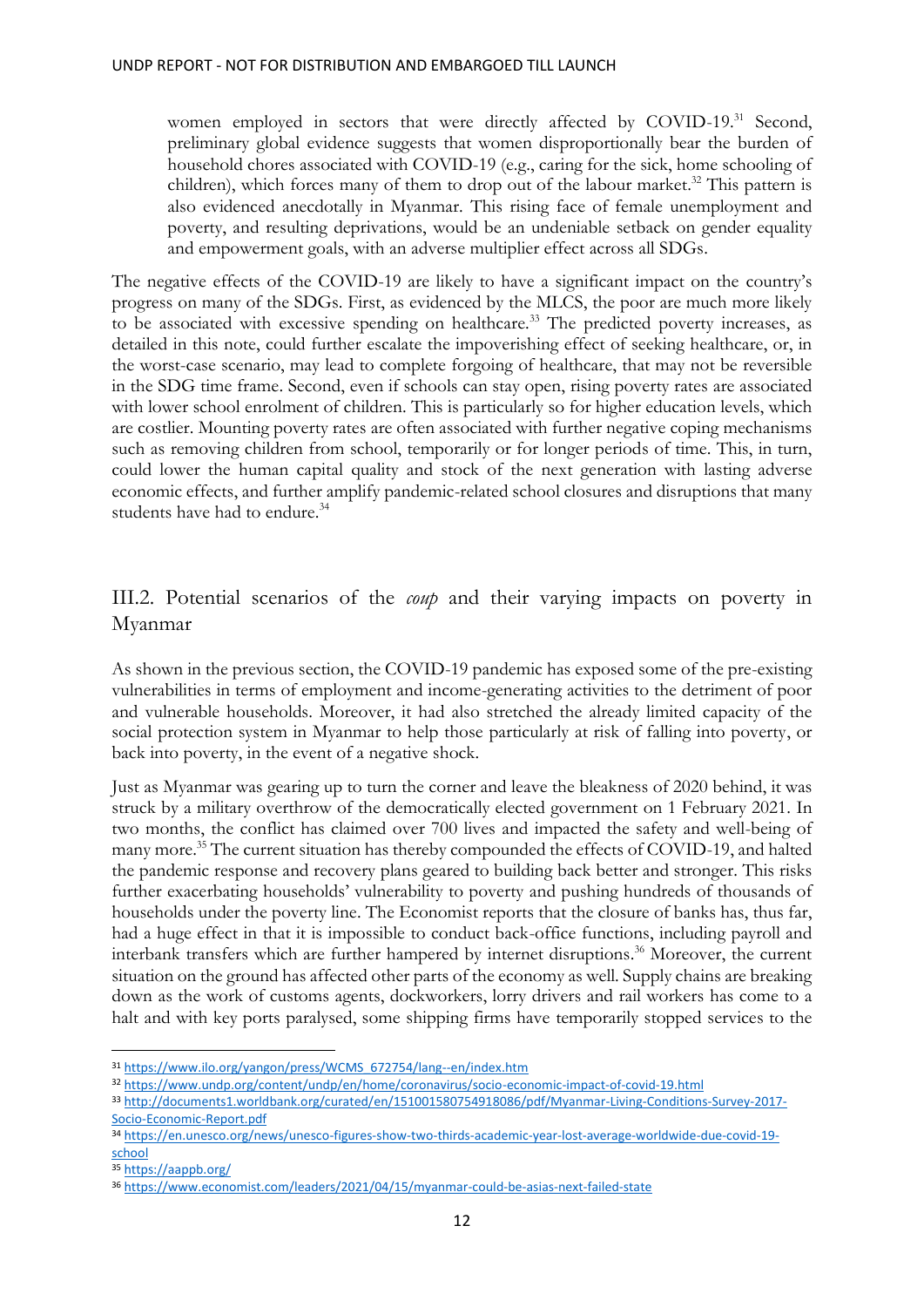country<sup>37</sup>. Furthermore, goods exports are likely to plunge by more than 60 percent this financial year, according to Fitch Solutions.<sup>38</sup> Finally, evidence from UN World Food Programme (WFP) points to rising food prices, which may further affect the purchasing capacity of households.<sup>39</sup> Overall, Myanmar is on the brink of economic collapse and risks becoming Asia's next failed state.

To estimate the effect of the takeover on poverty, we followed a similar methodological approach as in the case of estimating the impact of COVID-19 (see **[Technical Appendix](#page-17-0)** for further details). This analysis was done on MLCS 2017 data, and in addition to income losses associated with COVID-19, we also considered income losses due to the political crisis. By doing this, we effectively consider the compounded socioeconomic impact of the double shock (COVID-19 and government overthrow). More specifically, we assumed additional losses of income due to the following factors. First, the worsening security situation on the ground could have a significant impact on the biggest components of the household income (e.g., small businesses closed, and wage earners deprived of income because of security risks or participation in the Civil Disobedience Movement). Some anecdotal evidence already points to significant losses that small businesses have had to endure, and to trade, banking and supply chain disruptions<sup>40</sup> that have brought the economy to a virtual standstill. <sup>41</sup> Second, the worsening situation is already taking its toll on agriculture, particularly as the depreciation of the kyat translates into higher prices for inputs, particularly those imported.<sup>42</sup> Lack of access to credit through the Myanmar Agriculture Development Bank and micro-finance companies is turning into a significant obstacle. The microfinance institutions are facing constraints due to payment defaults and solvency issues, and pause on any further investments into Myanmar by investors will impact the already affected agricultural sector.<sup>43</sup> As in the case of wages and businesses, the impact on agriculture could be higher still, if the worsening security situation leads to transport disruptions and hence constrains the movement of labour and goods. The rest of the incomes are expected to suffer as well. Remittances are taking a significant hit and are likely to fall further, including due to industrial slowdowns, impact on businesses, and disruptions in the banking system.<sup>44</sup> Finally, social transfers are also likely to be somewhat affected due to ongoing disruptions in the financial system.<sup>45</sup> For a full set of assumptions used in the analysis, refer to the **[Technical Appendix](#page-17-0)**.

As the situation on the ground is constantly evolving and has already claimed many lives at the time of writing, we developed two scenarios: optimistic and pessimistic (details are presented in the **[Technical Appendix](#page-17-0)**). The main difference in the two scenarios is the extent to which the biggest contributors to the household budget (wages and business incomes) are affected by the evolving situation. While in the optimistic scenario most of the wages and business incomes are assumed to be affected by another 25 percent loss on top of COVID-19, <sup>46</sup> in the pessimistic scenario wages and business incomes are expected to be affected by 50 percent. In both cases,

<sup>37</sup> <https://www.economist.com/asia/2021/04/15/myanmar-is-on-the-brink-of-collapse>

<sup>38</sup> <https://www.fitchsolutions.com/topic/myanmar>

<sup>39</sup>

[https://analytics.wfp.org/t/Public/views/MarketMonitoringDashboard/StateDashboard?%3AisGuestRedirectFromVizportal](https://analytics.wfp.org/t/Public/views/MarketMonitoringDashboard/StateDashboard?%3AisGuestRedirectFromVizportal=y&%3Aembed=y) [=y&%3Aembed=y](https://analytics.wfp.org/t/Public/views/MarketMonitoringDashboard/StateDashboard?%3AisGuestRedirectFromVizportal=y&%3Aembed=y)

<sup>40</sup> <https://www.frontiermyanmar.net/en/nothing-is-moving-cdm-freezes-foreign-trade-raising-fears-of-shortages/>

<sup>41</sup> [https://www.businesslive.co.za/bd/world/asia/2021-04-12-myanmars-small-businesses-battle-on-front-lines-as](https://www.businesslive.co.za/bd/world/asia/2021-04-12-myanmars-small-businesses-battle-on-front-lines-as-economy-goes-into-free-fall/)[economy-goes-into-free-fall/](https://www.businesslive.co.za/bd/world/asia/2021-04-12-myanmars-small-businesses-battle-on-front-lines-as-economy-goes-into-free-fall/)

<sup>42</sup> <https://www.fas.usda.gov/data/burma-impact-burma-military-coup-agriculture-sector-and-trade>

<sup>43</sup> Based on interviews with MFIs in Myanmar carried out between 10-14 April 2021

<sup>44</sup> https://www.reuters.com/article/myanmar-migrant-economy-idUSL8N2KU0K9

<sup>45</sup> Discussions with UNICEF reveal that the payments of current social protection programmes, i.e., Maternal and Child Cash Transfers and Social Pension have been paused since the *civilian government was overthrown*. Most of the staff from the Department of Social Welfare (DSW) support the Civil Disobedience Movement, causing difficulty for the Ministry of Social Welfare, Relief and Resettlement to process those payments.

<sup>46</sup> For a handful of sectors (e.g., finance, mining) the effect is expected to be 50 percent due to the possibility of sectorwide, 'selective' sanctions.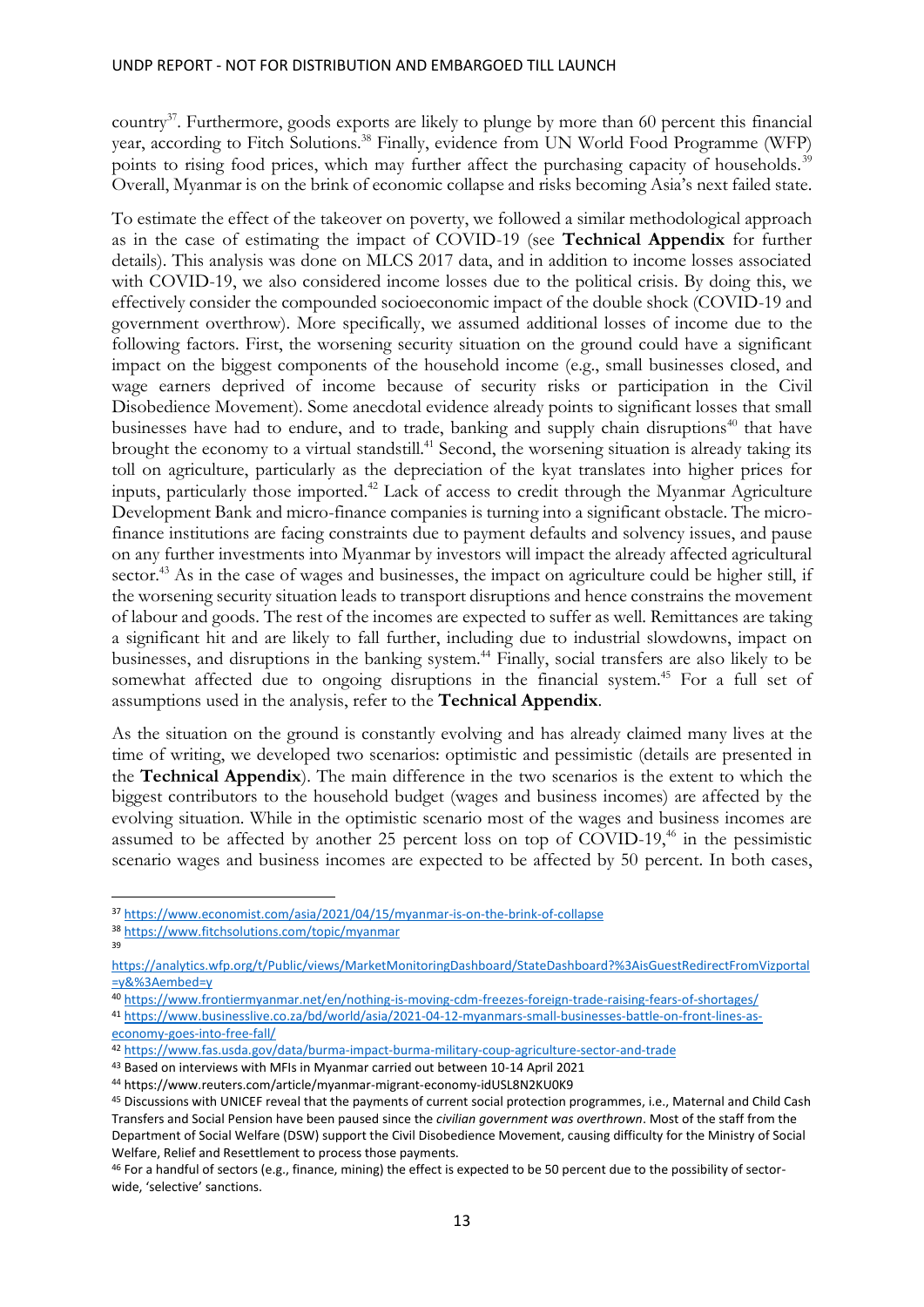agricultural incomes would take a 10-percent hit. Furthermore, other incomes (e.g., remittances and social transfers) would also suffer an additional 10 percent due to disruptions in the financial sector and/or processing payments. In any case, the bulk of the impact of the takeover would lead to disruptions in the two principal sources of earned income: individual wages and business incomes.

To what extent this loss of additional household income will result in a loss of consumption and, therefore, a rise in poverty, depends on a couple of factors: (a) duration of the compounded shock and how fast things go back to normal; and (b) the magnitude of the shock and, ultimately, how people cope with it. Unlike the case of COVID-19 where the shock was assumed to be temporary, the effect of the shock associated with the overthrow of the civilian government is assumed to be longer in duration and more severe in magnitude. This would result in significant slowdown and further reduction in income-generating activities. More importantly, coping with the shock might be more difficult in this scenario, resulting in a permanent downward shift in consumption patterns (see **[Technical Appendix](#page-17-0)** for further details).

In both scenarios (optimistic and pessimistic), as in the case of COVID-19, we used the national poverty line and the newly calculated consumption aggregates to compute poverty rates which would take into account the effect of the *coup*. Moreover, we used the upper bound on the impact of COVID-19 as a baseline. The results of this analytical exercise are presented in **[Figure 3](#page-14-0)**. In the optimistic scenario, the takeover is likely to result in a poverty rate of 44.2 percent (effectively an increase of about 8 percentage points relative to the COVID-19 baseline). More starkly, however, the poverty rate jumps to 48.2 percent in the pessimistic scenario, which means that nearly half of the population in Myanmar would be impoverished if we consider the combined effect of the two shocks. Effectively, the compounded effect of the shock would result in an almost doubling of the MLCS 2017 poverty rate (24.8 percent). In other words, this would mean that, in the worst-case scenario, there will be another 12-percentage increase in poverty rate on top of the upper bound (36.1 percent) of poverty rise due to COVID-19. Given the methodological approach, we are assuming that the effects will materialize within a year, i.e., by early 2022, if the current situation persists.



<span id="page-14-0"></span>*Figure 3*: The compounded effect of the *coup* on the poverty rate in Myanmar (percent)<sup>47</sup>

Baseline = 36.1 (upper bound of poverty increase as a result of COVID-19) Permanent income shock = a one unit drop in income results in a one unit drop in consumption

As in the case of the impact of COVID-19, a few important findings emerge when further digging beneath the surface. First, urban poverty is expected to further increase (more than threefold compared to the MLCS 2017 baseline). In the pessimistic scenario over half of children (52.3 percent) would be living in poverty, further exacerbating the already high child poverty in the

<sup>&</sup>lt;sup>47</sup> Given the methodological approach, the effect is envisaged to be felt by early 2022.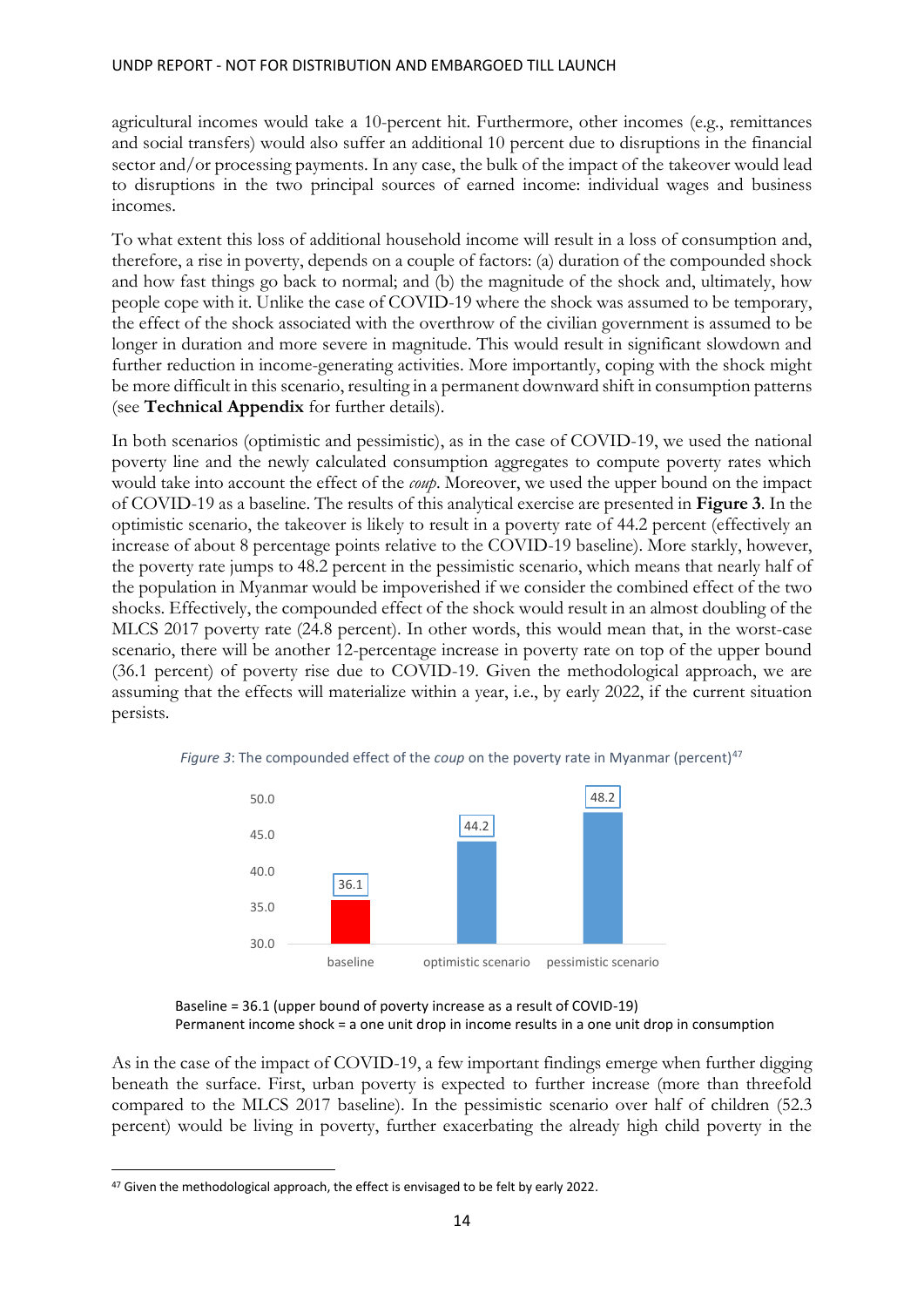country.<sup>48</sup> Furthermore, female-headed households will become even more vulnerable to the effect of the political crisis*.* The latter not only threatens to reverse the progress made over the past decade to ensure that women in Myanmar have more opportunities, power, and influence in society but also increases the risks of gender-based violence becoming more prevalent.<sup>49</sup> As in the case of COVID-19, here as well, the increasing vulnerabilities to poverty further hinder access to basic services, which are severely affected.<sup>50</sup> This in turn could result in significant setbacks in terms of attaining the SDGs.

### <span id="page-15-0"></span>**IV. Limitations to this study**

As in many research endeavours that are conducted in such uncertainty and ongoing conflict, there are clear limitations associated with this effort. First, we are using an additive approach in estimating the effect of both COVID-19 and the overthrow of the civilian regime which might result in a lower-bound estimate of the total impact. Second, in estimating the effect of COVID-19 we rely on a few assumptions. While this is an obvious limitation, data from the HVS allowed us to use assumptions which are as closely related to reality as possible. Third, the consumptionsmoothing parameters are taken from a review of the broader literature with an additional assumption that, given the coping mechanisms used by households in Myanmar, the consumptionsmoothing will follow similar patterns as those suggested by the international literature. Fourth, the effects considered in this paper are short-term effects. Thus, if the lockdowns and the current development, democratization and human rights crises extend much further, the higher end of the estimates may well be exceeded. Fifth, given the evolving situation on the ground, the estimates presented here are a first attempt at quantifying the socioeconomic impact of the compounded shocks. Real-time data is currently hard to obtain. However, assumptions and estimates in this report will be further strengthened by upcoming data collection efforts, and further modelling and analytical exercises. Finally, economic, health and political crises affect people differently, and more vulnerable groups of people are more likely to suffer. This is particularly relevant for Internally Displaced People (IDPs), ethnic minorities, and in particular, the Rohingyas. However, given the currently limited data, we are not able to provide an accurate picture of the impact of COVID-19 and the takeover on these specific groups at this time.

### <span id="page-15-1"></span>**V. Conclusions**

The analysis presented in this paper takes stock of pre-existing vulnerabilities (particularly vulnerability to poverty) in Myanmar and attempts to quantify the socioeconomic impacts of the compounded negative shocks of COVID-19 and the ongoing *coup d'état*.

Myanmar saw significant progress – imperfect and uneven– in poverty reduction, with poverty rates halved between 2005 and 2017. Despite this, substantial vulnerabilities remained as one third of the population in Myanmar were considered as near poor in 2017. Given a weak social protection system, and heavy reliance on precarious household earnings, a significant part of the

<sup>&</sup>lt;sup>48</sup> UNICEF has stated the 'longer-term consequences of the crisis on children could be "catastrophic," as delivery of critical services for children, including key vaccines and vitamin supplements, has ground to a halt in the impoverished country. [https://www.washingtonpost.com/world/asia\\_pacific/myanmar-military-deaths-children/2021/03/29/1d7a6e70-9066-](https://www.washingtonpost.com/world/asia_pacific/myanmar-military-deaths-children/2021/03/29/1d7a6e70-9066-11eb-aadc-af78701a30ca_story.html) [11eb-aadc-af78701a30ca\\_story.html](https://www.washingtonpost.com/world/asia_pacific/myanmar-military-deaths-children/2021/03/29/1d7a6e70-9066-11eb-aadc-af78701a30ca_story.html)

<sup>49</sup> https://foreignpolicy.com/2021/03/23/myanmar-coup-women-human-rights-violence-military/

<sup>50</sup> https://www.economist.com/briefing/2021/02/06/myanmars-coup-turns-the-clock-back-a-decade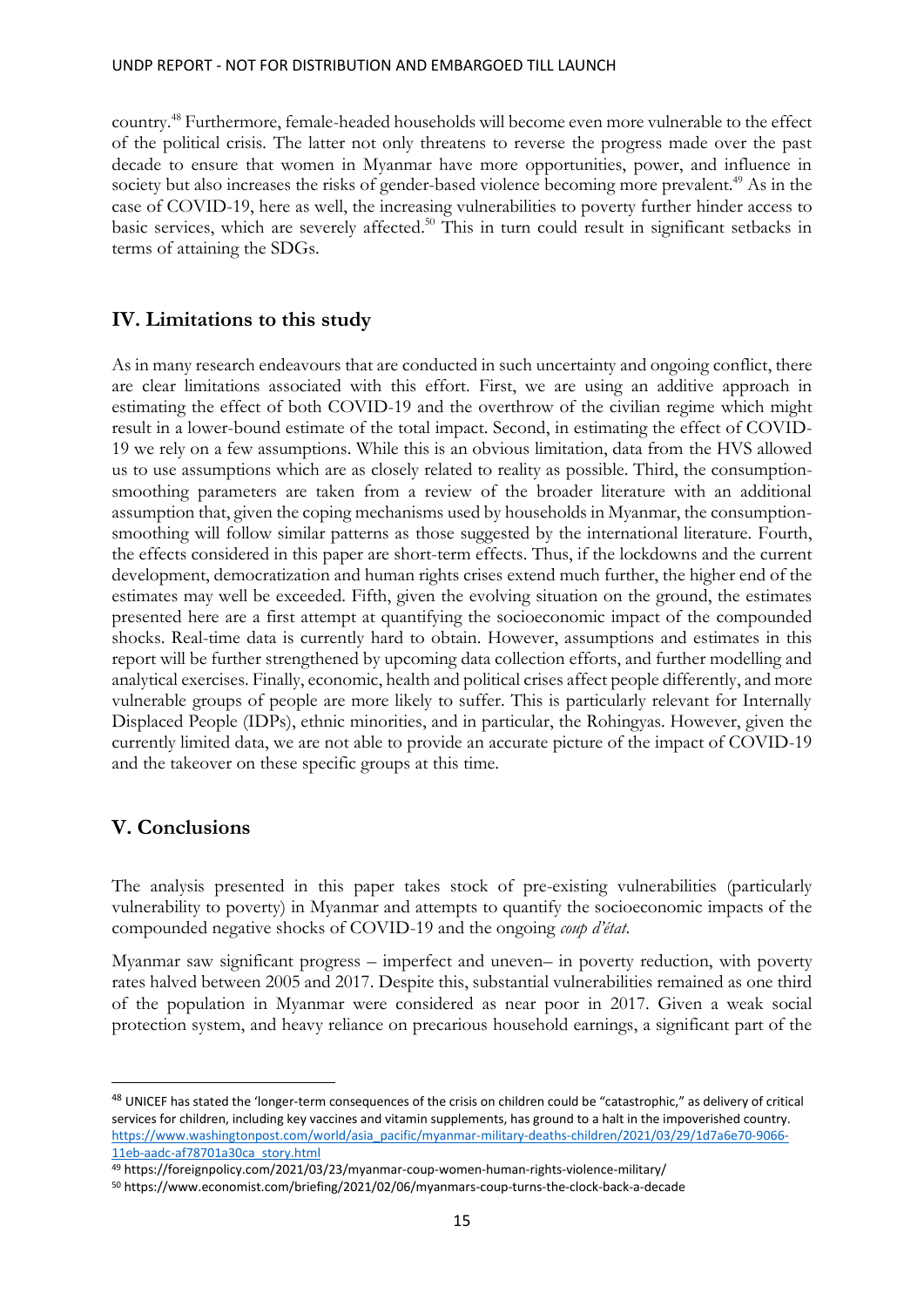population remained susceptible to sliding below the poverty line in the event of an exogenous shock.

The first such shock came in early 2020, as the COVID-19 pandemic reached Myanmar, quickly exposing and exacerbating pre-existing vulnerabilities. Using the MLCS 2017 as baseline data, HVS 2020 as available evidence, and the international literature as an auxiliary tool, our calculations pointed to an increase in poverty rates of at minimum 6 percentage points to as high as 11 percentage points, by the beginning of 2021. While this is mostly due to the pandemic shock itself, it could also be partly attributed to the inability of the social protection system in Myanmar to adopt more appropriate systemic and near-universal measures that are particularly geared towards the large parts of the population who are highly vulnerable.

The compounding of negative shocks continued with the military takeover, which came at a time when Myanmar was beginning to project a post-pandemic recovery. This paper finds that it has further compounded the effects of the COVID-19 pandemic, reducing incomes and increasing poverty rates across the country. Not all groups are affected equally. In particular, the poor and the near poor are likely to be more affected. This is exacerbated by the gender gap; disparities faced by minority, displaced and stateless populations; and the digital divide; all of which must be further studied and the differentiated impacts on the different subgroups understood, interrogated and acknowledged.

While child poverty is likely to remain high (with more than half of children living in poverty in case the political shock is protracted), there are two additional findings that our research sheds light on. First, the effect of COVID-19, when amplified by the effect of the government overthrow, could particularly increase urban poverty. This is related to the fact that urban areas, with high concentration of the near poor, have been hit hardest by COVID-19. More importantly, we find a 'feminisation' of poverty in that female-headed households are more likely to be poor due to the combined impacts from COVID-19 and the takeover. As discussed in this paper, this is not only due to the types and sectors of female employment in Myanmar, but also because of the disproportionate burden of unpaid domestic work imposed on women, which in many instances has forced them to leave their jobs.

However, there are broader implications of these shocks that resonate beyond rising poverty rates. Preliminary evidence on the ground is already showing that the shocks will have profound effects, effectively undoing many of the human development achievements Myanmar has made in the past decade and threatens progress – however imperfect that progress has been – on all the Sustainable Development Goals. The recent events also bring into question further realisation of the so-called 'demographic dividend', i.e., the growth potential of a large and young labour force, particularly in the case of reversals in human capital development.<sup>51</sup> Finally, the current developments may further exacerbate the ongoing humanitarian challenges in parts of the country. In order to provide further robustness to the results presented in this report, and to offer additional evidence on the broader impact of the crisis on the Sustainable Development Goals, the UNDP plans to soon conduct further data collection exercises and identify a set of industry indicators.

As a dire and complex situation unfolds - characterized not only in humanitarian terms but also as a deep crisis in development, democratization, and human rights - and circumstances worsen, international support will play an important role in safeguarding the well-being of the Myanmar population. Already weakened by COVID-19 and further exacerbated by the ongoing situation on the ground, the country risks seeing the SDGs pushed out-of-reach and a complete reversal of human development gains made over the last decade.

<sup>51</sup> http://documents1.worldbank.org/curated/en/867951479745020851/pdf/WPS7893.pdf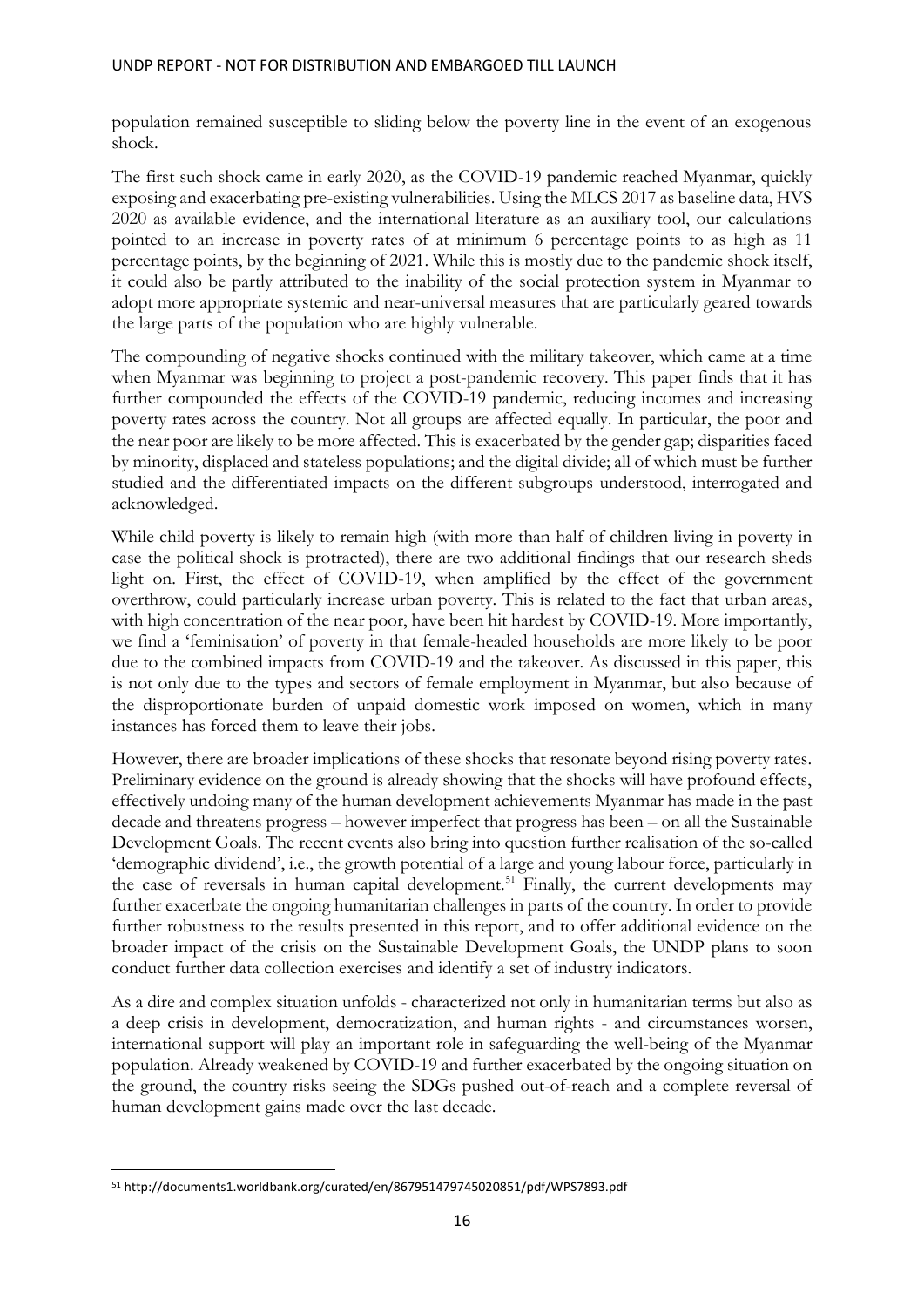## <span id="page-17-0"></span>Technical Appendix

To estimate the impact of the loss of income on poverty, we used a 'bottom-up' approach to draw on a range of sources and expert advice to identify which sources of income and which sectors are most likely to be affected by the pandemic. These sources include previously published materials by the Institute for Fiscal Studies (2020),<sup>52</sup> a note prepared by the UNDP staff in Myanmar (UNDP  $2020$ <sup>53</sup> as well as a note prepared by the Brookings Institution (2021).<sup>54</sup> The main assumptions about income used in the analysis were as follows:

- First, we assumed that wages are most likely to be affected in construction, retail, and certain manufacturing branches.
- Second, in assessing the loss of wages we applied a scenario of a six-month lockdown, i.e., wages completely affected during the lockdown and affected by 50 percent for the remaining of the year due to economic slowdown.
- Agricultural production is expected to drop by 8.4 percent. This number is taken from HVS 2020 and corresponds to the share of respondents that have left their farm fallow.
- Based on recent estimates by the World Bank  $(2020)^{55}$ , we estimate a drop in remittances of 20 percent applied on the annual remittance inflows.
- Finally, some households received funds from the government, if they didn't have any regular source of income. Therefore, it has been assumed that all households living below the international poverty line (USD 1.90 per person per day) received 40,000 kyats. This is a blanket assumption to simplify the calculation to account for the receipt of support by some households. As a result, the results do not fully capture distributional aspects.

**Table A1.** [Impact of COVID-19: Approach and Assumptions](#page-19-0) outlines a full set of assumptions about the losses of other incomes.

**[Table A2.](#page-20-0)** [Literature review on income shocks and consumption smoothing](#page-20-0) provides a snapshot of available international literature on consumption smoothing and is used as an auxiliary tool in estimating the consumption-smoothing parameters employed in the analysis. Based on the available evidence and bearing in mind the coping mechanisms as reported by HVS 2020, the two parameters used in the analysis are 0.2 and 0.35, corresponding to a lower and upper bound of consumption reduction. More specifically, in this exercise, a unit loss of income was associated with 0.2 unit (lower bound) and 0.35 unit (upper bound) loss of consumption. The newly derived consumption aggregate was then used to calculate the lower/upper bound of the new poverty rates.

When assessing the impact of the political crisis, methodologically, a similar approach was adopted. The new income aggregate (derived after taking into account the effect of COVID-19) was used as a new baseline in order to estimate the effect of the crisis on poverty rates. To that, additional losses of income were added due to the ongoing situation on the ground and the potential impact of sanctions.

<sup>52</sup>https://www.ifs.org.uk/publications/14791#:~:text=The%20list%20of%20sectors%20classed,7990)%3B%20childcare%20( 8510%2C%208891

<sup>53</sup> UNDP (2020) "Socio economic impact of COVID 19 in Myanmar", mimeo

<sup>54</sup> https://www.brookings.edu/blog/future-development/2020/12/01/myanmars-response-to-the-covid-19-pandemic/

<sup>55</sup> https://www.worldbank.org/en/news/press-release/2020/04/22/world-bank-predicts-sharpest-decline-of-remittancesin-recent-history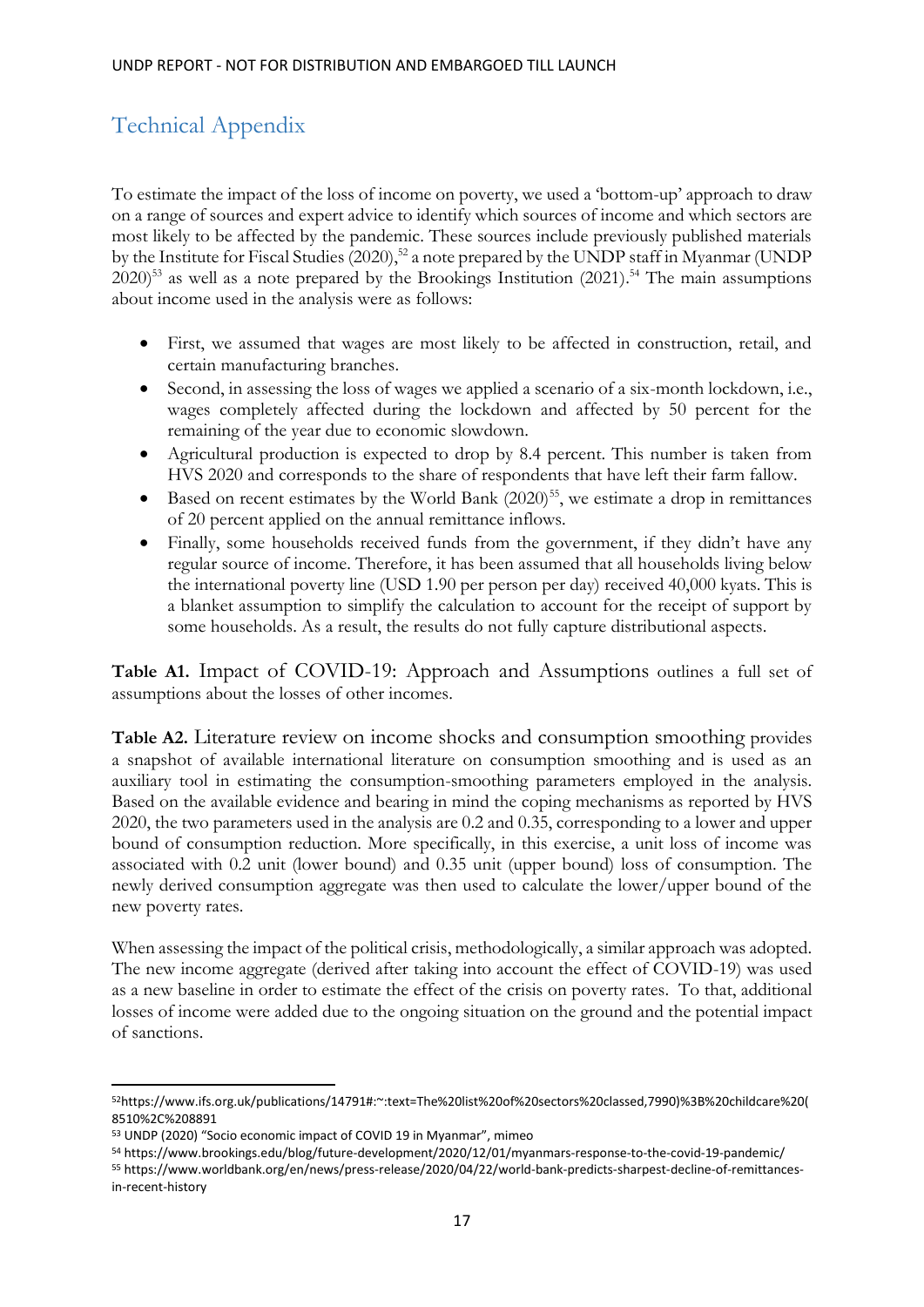**Table A3.** [Sequential shock -](#page-22-0) [Impact of the Military](#page-22-0) captures the assumptions used in this part of the analysis. First, based on available documents, it was estimated which sectors are most likely to suffer from potential sanctions and slowdown of economic activity (e.g., finance or mining). In doing that, it was assumed that wages and business income in these sectors would drop by a half on an annual basis. For the remaining sectors, it was assumed that wages and business incomes would suffer by 25 percent. This is the optimistic scenario. In the pessimistic scenario, all of wages and business incomes are likely to be affected by a half on an annual basis. In both case scenarios, we also assume a loss in agricultural income of 10%, due to some of the challenges that agricultural producers face. Finally, given the disruptions in the financial sector and the ongoing civil disobedience, remittances and social transfers are likely to suffer by another 10%.

As in the case of examining the impact of COVID-19, it is important to examine how this additional income loss translates to reduced consumption. Unlike COVID-19, in the case of the *coup*, the shock might be more permanent, in which case, the set of parameters used for the COVID-19 impact might not be applicable. In the case of a perceived permanent shock, the households' behaviour might be more closely aligned with the permanent income hypothesis where households change their consumption pattern in a one-for-one manner (i.e., each kyat loss of income is associated with equivalent loss of consumption). In order to support this hypothesis, a review of the permanent income literature was undertaken (**Table A4.** [Literature review on](#page-24-0)  [Permanent Income hypothesis](#page-24-0)).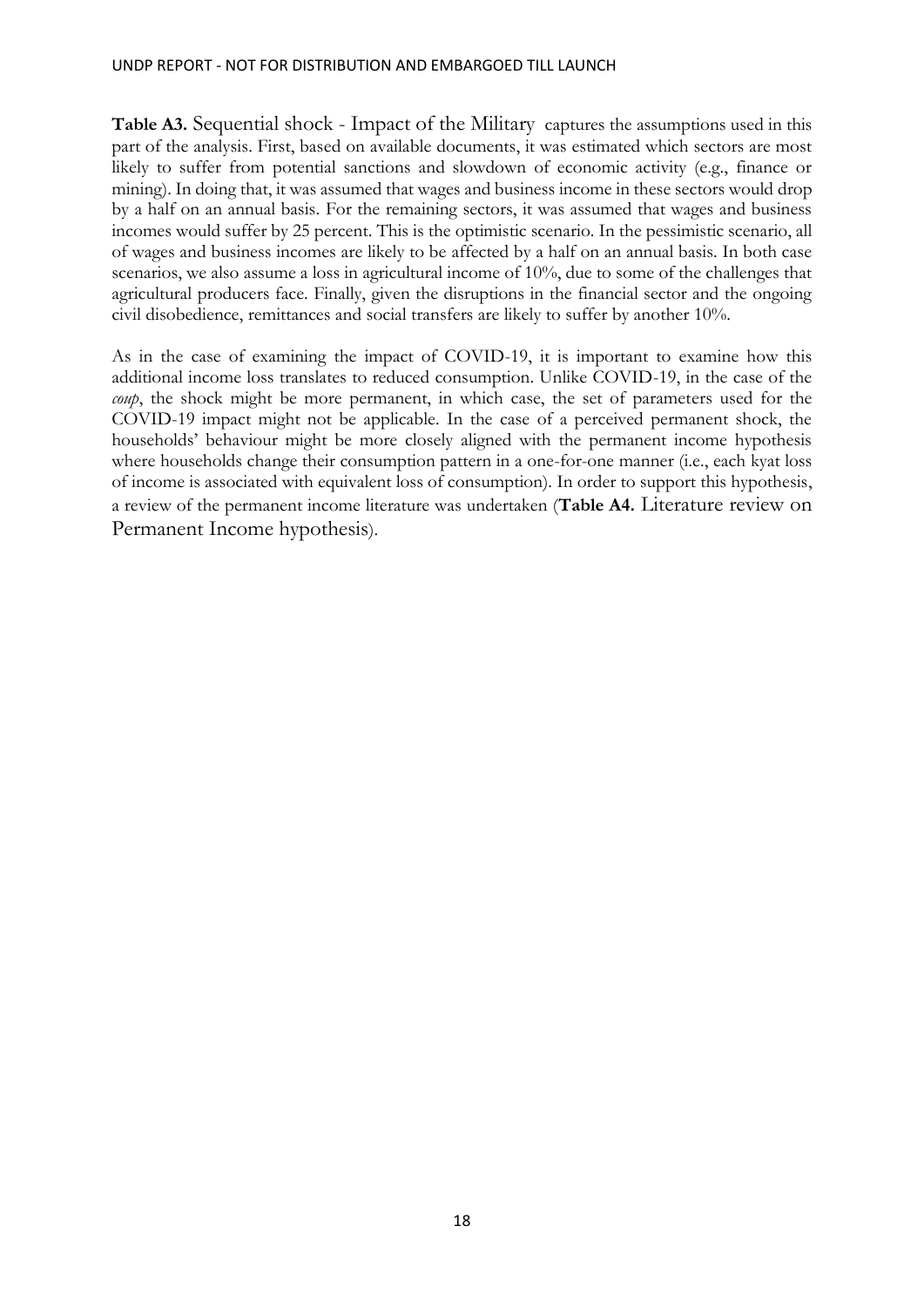## Table A1. Impact of COVID-19: Approach and Assumptions

<span id="page-19-0"></span>

| Source of income                                                                                                                         | Affected sector                                                                                                                                                                                                                                                                                                                                                                                                                             | COVID-19<br>assumption                                                                                                                                                                                                                 |
|------------------------------------------------------------------------------------------------------------------------------------------|---------------------------------------------------------------------------------------------------------------------------------------------------------------------------------------------------------------------------------------------------------------------------------------------------------------------------------------------------------------------------------------------------------------------------------------------|----------------------------------------------------------------------------------------------------------------------------------------------------------------------------------------------------------------------------------------|
| Wages (remuneration to workers)                                                                                                          | 201 (agriculture, forestry, fishing), 203 (manufacture of food products,<br>beverages and tobacco products), 204 (garment manufacturing), 218 (electricity,<br>gas and other energy supply), 220 (construction), 223 (retail trade), 224<br>(transportation and storage), 226 (food service activities), 225<br>(accommodation), 231 (real estate activities), 238 (arts, entertainment) and 240<br>(activities of households as employers) | One assumption, based on the available<br>documents from Brookings Institution<br>(2021): six-month lockdown with wages<br>completely affected during the lockdown<br>period and partially affected (50%) for the<br>rest of the year. |
| Non-farm business income<br>(Income from non-agricultural self-<br>employment and business<br>ownership)                                 | 201 (agriculture, forestry, fishing), 203 (manufacture of food products,<br>beverages and tobacco products), 204 (garment manufacturing), 218 (electricity,<br>gas and other energy supply), 220 (construction), 223 (retail trade), 224<br>(transportation and storage), 226 (food service activities), 225<br>(accommodation), 231 (real estate activities), 238 (arts, entertainment) and 240<br>(activities of households as employers) | One assumption, based on the available<br>documents from Brookings Institution<br>(2021): six-month lockdown with wages<br>completely affected during the lockdown<br>period and partially affected (50%) for the<br>rest of the year. |
| Remittances (money received from<br>non-household members)                                                                               |                                                                                                                                                                                                                                                                                                                                                                                                                                             | $20\%$ reduction on the annual level as per<br>the latest estimates from the World Bank<br>(2020).                                                                                                                                     |
| Crops/agriculture/aqua production<br>(income from: crop production and<br>forestry, livestock rearing, fishing<br>and other aquaculture) |                                                                                                                                                                                                                                                                                                                                                                                                                                             | Drop of 8.4% based on the findings from<br>HVS 2020.                                                                                                                                                                                   |
| Other income (land rent, public<br>transfers and social assistance)                                                                      |                                                                                                                                                                                                                                                                                                                                                                                                                                             | Not affected.                                                                                                                                                                                                                          |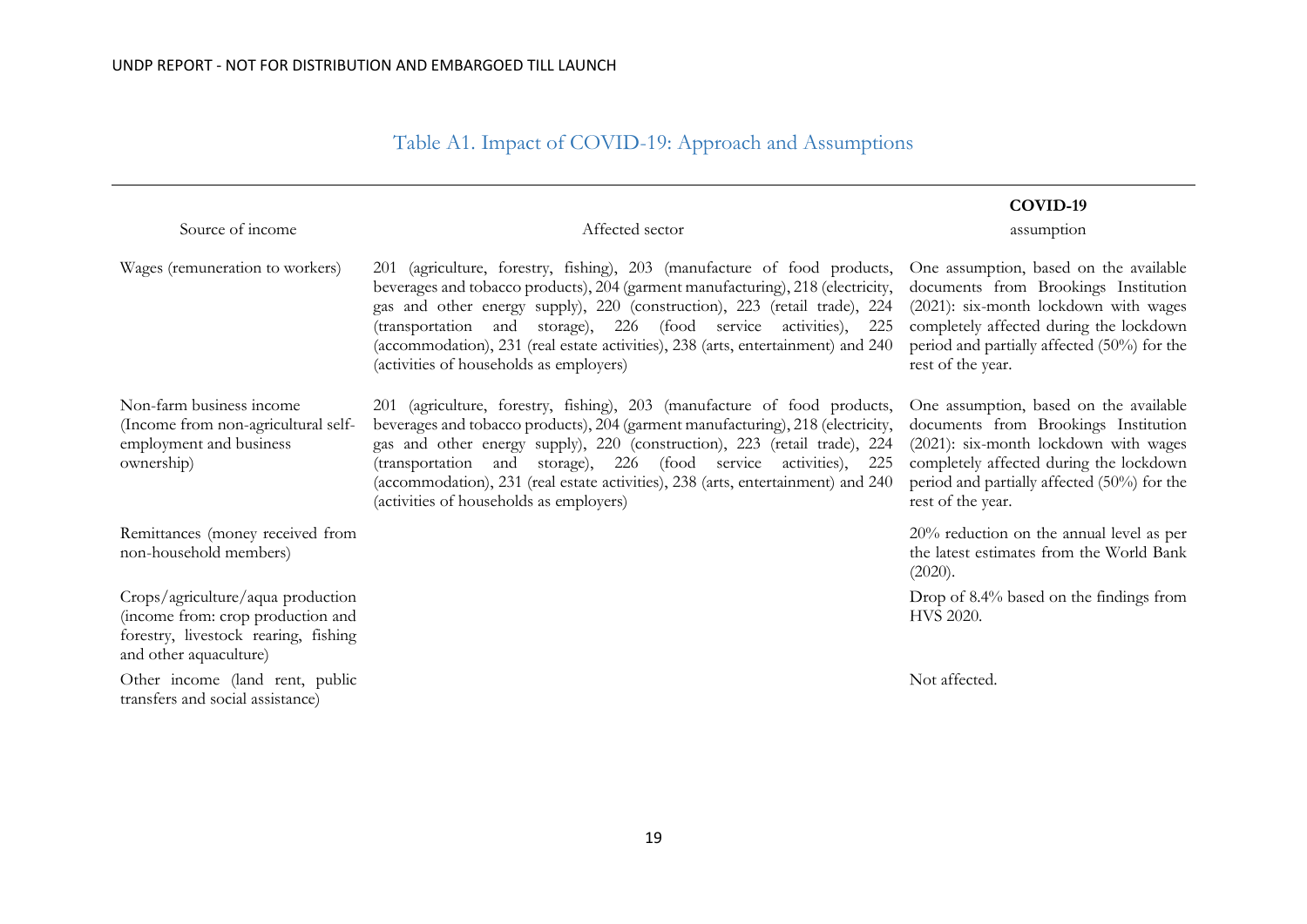| Table A2. Literature review on income shocks and consumption smoothing |  |  |  |
|------------------------------------------------------------------------|--|--|--|

<span id="page-20-0"></span>

|   | Author                              | Dataset(s)                                                                                 | <b>Research questions/methodology</b>                                                                            | Findings                                                                                                                                                                                                                                                                                                |
|---|-------------------------------------|--------------------------------------------------------------------------------------------|------------------------------------------------------------------------------------------------------------------|---------------------------------------------------------------------------------------------------------------------------------------------------------------------------------------------------------------------------------------------------------------------------------------------------------|
|   | Gruber (1997)                       | 1968-1987 PSID                                                                             | Impact of unemployment as unanticipated and<br>anticipated income shock on consumption                           | For unanticipated layoffs UI had a large smoothing effect.<br>A 10% rise in the replacement rate reduced the fall in<br>consumption upon unemployment by about 3%                                                                                                                                       |
| 2 | Browning<br>&Crossley<br>(2001)     | 1993 Canadian Out of<br><b>Employment Panel</b><br>(COEP)                                  | Impact of unemployment as income shock on<br>consumption exploiting legislative changes to<br>Canadian UI system | Elasticity of expenditure with respect to UI benefit was 5%.<br>Elasticities were as high as 20% for low-asset individuals<br>(consistent with the presence of liquidity constraints)                                                                                                                   |
| 3 | Stephens<br>(2001)                  | 1968-92 PSID                                                                               | Impact of job displacement and disability as<br>permanent income shocks on consumption                           | The percentage change in consumption was less than that<br>of income, especially at the time of the shock. Displaced<br>households responded to an increase in the probability of<br>job losses by reducing consumption prior to a job loss.                                                            |
| 4 | Gertler &<br>Gruber (2003)          | 1991, 1993 panel data<br>collected as part of<br>Indonesian Resource<br>mobilization study | Impact of illness as income shocks on<br>consumption in developing countries                                     | An income shock results with 0.35 units decrease in<br>consumption for each unit decrease in income. People<br>smoothed well the effect of minor illnesses (could be<br>interpreted as a transitory shock) but less the effect of<br>major illnesses (which could be interpreted as permanent<br>shock) |
| 5 | Agarwal and<br>Qian (2004)          | panel data on consumer<br>financial transactions                                           | Consumption and Debt Response to<br>Unanticipated Income Shocks:                                                 | Consumers that have low liquid assets or with low credit<br>card limit reduce consumption significantly in a wake of an<br>unanticipated income shock.                                                                                                                                                  |
| 6 | Skoufias and<br>Quisuming<br>(2005) | Household panel data<br>from Bangladesh,<br>Ethiopia, Mali, Mexico<br>and Russia           | Impact of shocks on consumption and poverty                                                                      | All the case studies show that food consumption is better<br>insured than non-food consumption from idiosyncratic<br>shocks. Adjustments in non-food consumption appear to<br>act as a mechanism for partially insuring ex-post food<br>consumption from the effects of income changes.                 |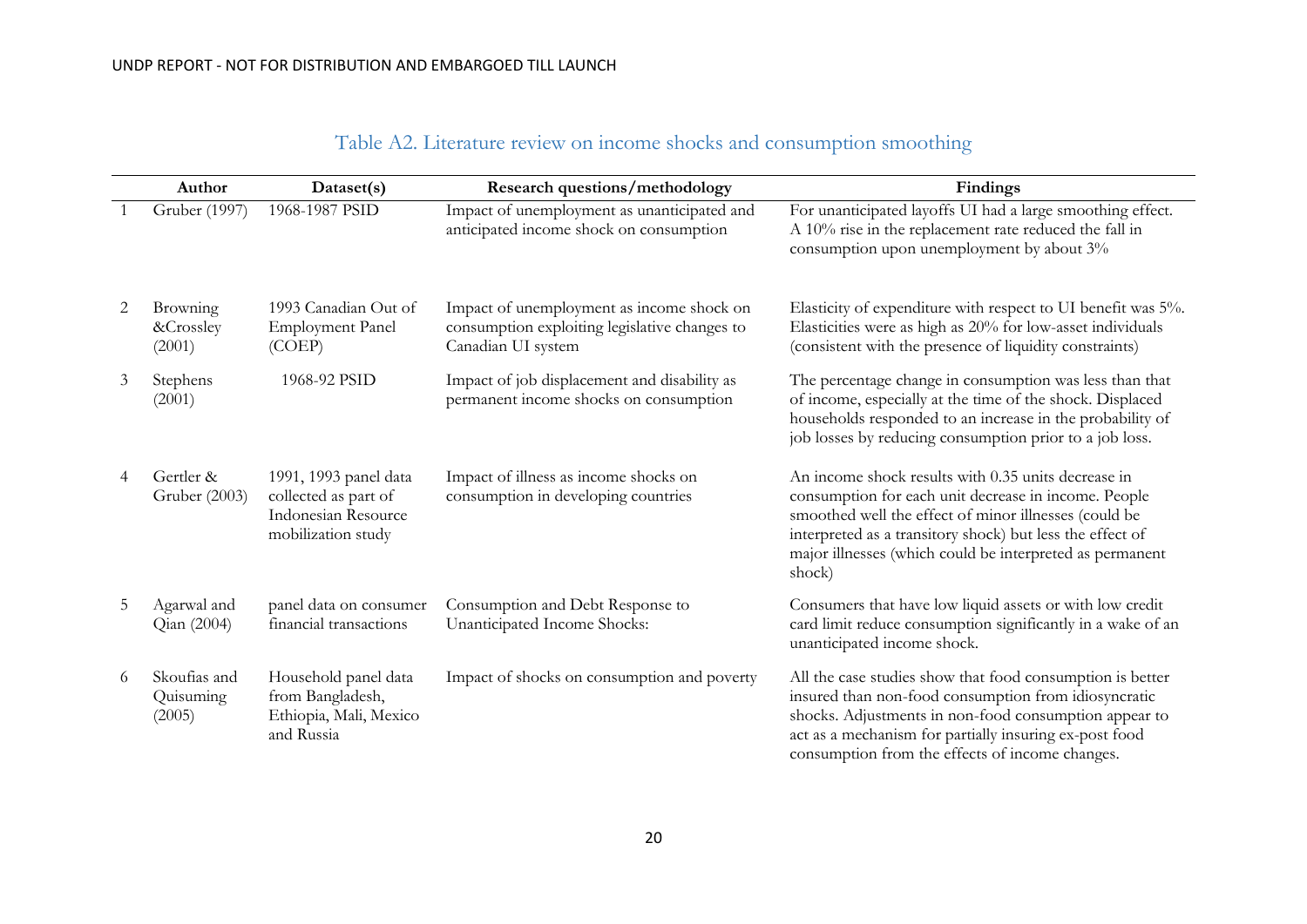|    | Dercon et al.<br>(2005)             | data for 15 Ethiopian<br>villages for the period<br>between 1999-2004 | The authors examine the impact of various types<br>of shocks on consumption          | The authors find that drought and illness related income<br>changes decrease per capita consumption of households by<br>about 20% and 9% respectively. The impact of these<br>shocks is persistent, having an impact on consumption level<br>despite having occurred 2-5 years previously.                                            |
|----|-------------------------------------|-----------------------------------------------------------------------|--------------------------------------------------------------------------------------|---------------------------------------------------------------------------------------------------------------------------------------------------------------------------------------------------------------------------------------------------------------------------------------------------------------------------------------|
| 8  | Yang and<br>Choi (2007)             | data on linked<br>household surveys from<br>the Philippines           | The use of remittances as a buffer to income<br>shocks                               | Roughly 60 percent of declines in household income are<br>replaced by remittance inflows from overseas.<br>Consumption in households with migrant members is<br>unchanged in response to income shocks, whereas<br>consumption responds strongly to income shocks in<br>households without migrants.                                  |
| 9  | Chen et al<br>(2013)                | UHIES from 1992-<br>2003                                              | Impact of income changes on consumption<br>patterns                                  | In the first half of the 1990s, a $1\%$ change in income<br>associated with 0.6% change in consumption. In the second<br>part of the 1990s, households' ability to insure consumption<br>increased. When faced with a shock, households first cut<br>down durable goods consumption to insure the<br>consumption of the non-durables. |
| 10 | Bruckner and<br>Gradstein<br>(2013) | Panel of 39 SSA<br>countries for the period<br>1980-2009.             | Effects of Transitory Shocks to Aggregate<br>Output on Consumption in Poor Countries | The authors' estimates yield a marginal propensity to<br>consume out of transitory output of around 0.2.                                                                                                                                                                                                                              |
| 11 | Cui and<br>Huang (2017)             | household survey in<br>rural China                                    | Food expenditure responses to<br>income/expenditure shocks in rural China            | Large negative income shocks result with 25-30% of<br>reduction in food expenditure. Moreover, food<br>expenditures among low-income households are much<br>more sensitive to large negative income shocks.                                                                                                                           |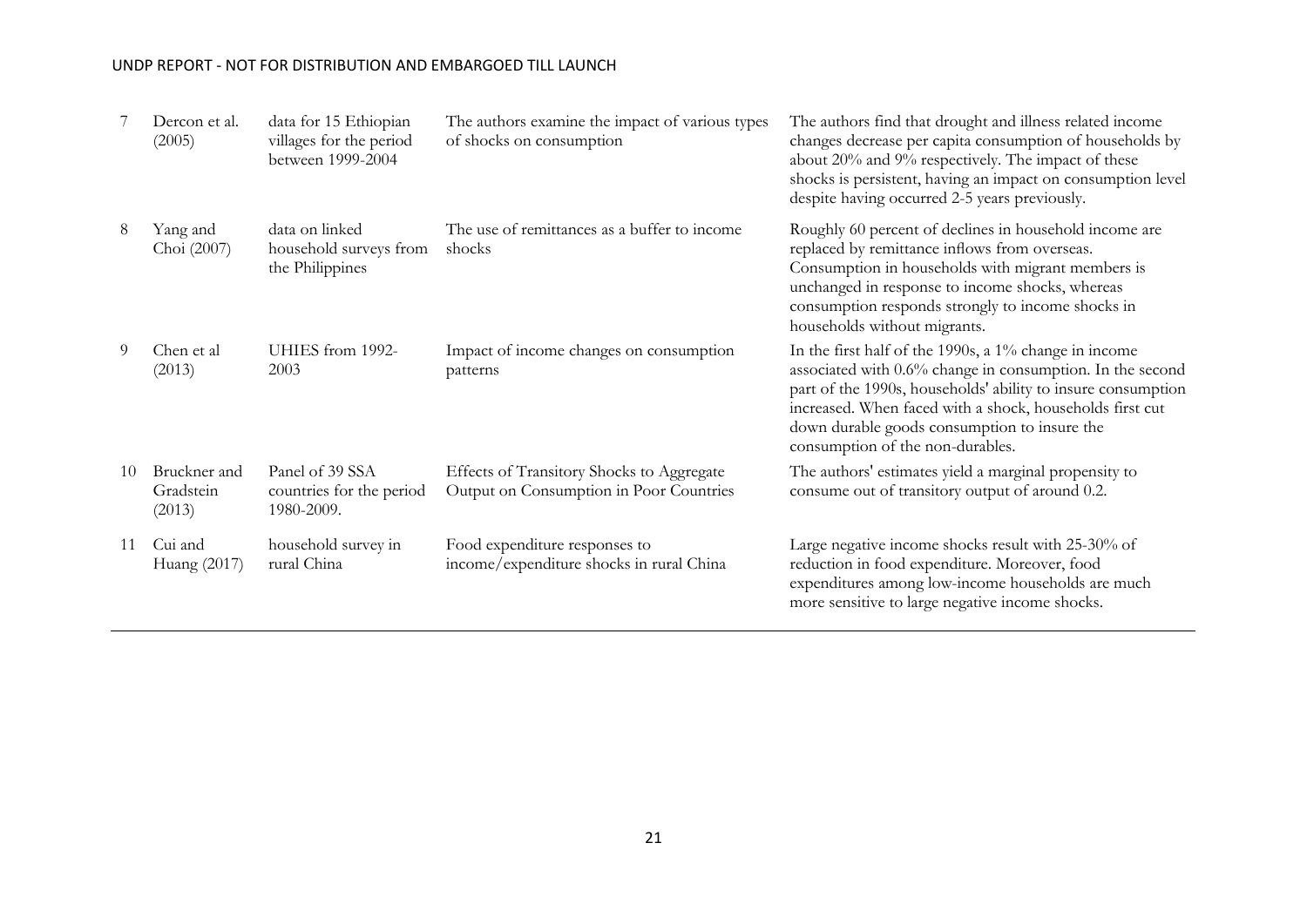## Table A3. Sequential shock - Impact of the Military Takeover

(e.g., worsening security situation, potential trade sanctions): Approach and Assumptions

<span id="page-22-0"></span>

|                                                                                                       |                                                                                                                                                                                                                                                                                                                                                    | Military takeover                                                                                                                                                                                                                                                                                                                                                                                                                                                                        |
|-------------------------------------------------------------------------------------------------------|----------------------------------------------------------------------------------------------------------------------------------------------------------------------------------------------------------------------------------------------------------------------------------------------------------------------------------------------------|------------------------------------------------------------------------------------------------------------------------------------------------------------------------------------------------------------------------------------------------------------------------------------------------------------------------------------------------------------------------------------------------------------------------------------------------------------------------------------------|
| Source of income                                                                                      | Affected sector                                                                                                                                                                                                                                                                                                                                    | Assumption                                                                                                                                                                                                                                                                                                                                                                                                                                                                               |
| Wages (remuneration to workers)                                                                       | 202 (mining and quarrying), 203 (manufacture of food<br>products, beverages and tobacco products), 204<br>(garment manufacturing), 211 (manufacturing of basic<br>metals), 221 (trade), 223 (retail trade), 224<br>(transportation and storage), 225 (accommodation),<br>230 (financial and insurance activities), 231 (real estate<br>activities) | We assume two scenarios. In the optimistic scenario, wages and<br>business incomes in the affected sectors would drop by a half<br>on annual basis. This could be due to two factors: increase in<br>the security situation on the ground and, the sectors could be<br>affected by targeted and/or selective sanctions which will<br>further affect income-generating activities. For the rest of the<br>sectors, wages and business incomes would suffer by 25%.                        |
|                                                                                                       |                                                                                                                                                                                                                                                                                                                                                    | In the pessimistic scenario, we assume that all wages will be<br>affected by 50%.                                                                                                                                                                                                                                                                                                                                                                                                        |
| Non-farm business income (Income<br>from non-agricultural self-<br>employment and business ownership) | 202 (mining and quarrying), 203 (manufacture of food<br>products, beverages and tobacco products), 204<br>(garment manufacturing), 211 (manufacturing of basic<br>metals), 221 (trade), 223 (retail trade), 224<br>(transportation and storage), 225 (accommodation),<br>230 (financial and insurance activities), 231 (real estate<br>activities) | We assume two scenarios. In the optimistic scenario, wages and<br>business incomes in the affected sectors would drop by a half<br>on annual basis. This could be due to two factors: increase in<br>the security situation on the ground and, the sectors could be<br>affected by targeted and/or selective sanctions which will<br>further affect income generating activities in these sectors. For<br>the rest of the sectors, wages and business incomes would suffer<br>by $25%$ . |
|                                                                                                       |                                                                                                                                                                                                                                                                                                                                                    | In the pessimistic scenario, we assume that all wages will be<br>affected by 50%.                                                                                                                                                                                                                                                                                                                                                                                                        |
| non-household members)                                                                                | Remittances (money received from Affected somewhat due to the problems with the<br>banking sector in Myanmar.                                                                                                                                                                                                                                      | We assume that remittances will be affected by $10\%$ given the<br>ongoing disruptions of the banking sector in the country.                                                                                                                                                                                                                                                                                                                                                             |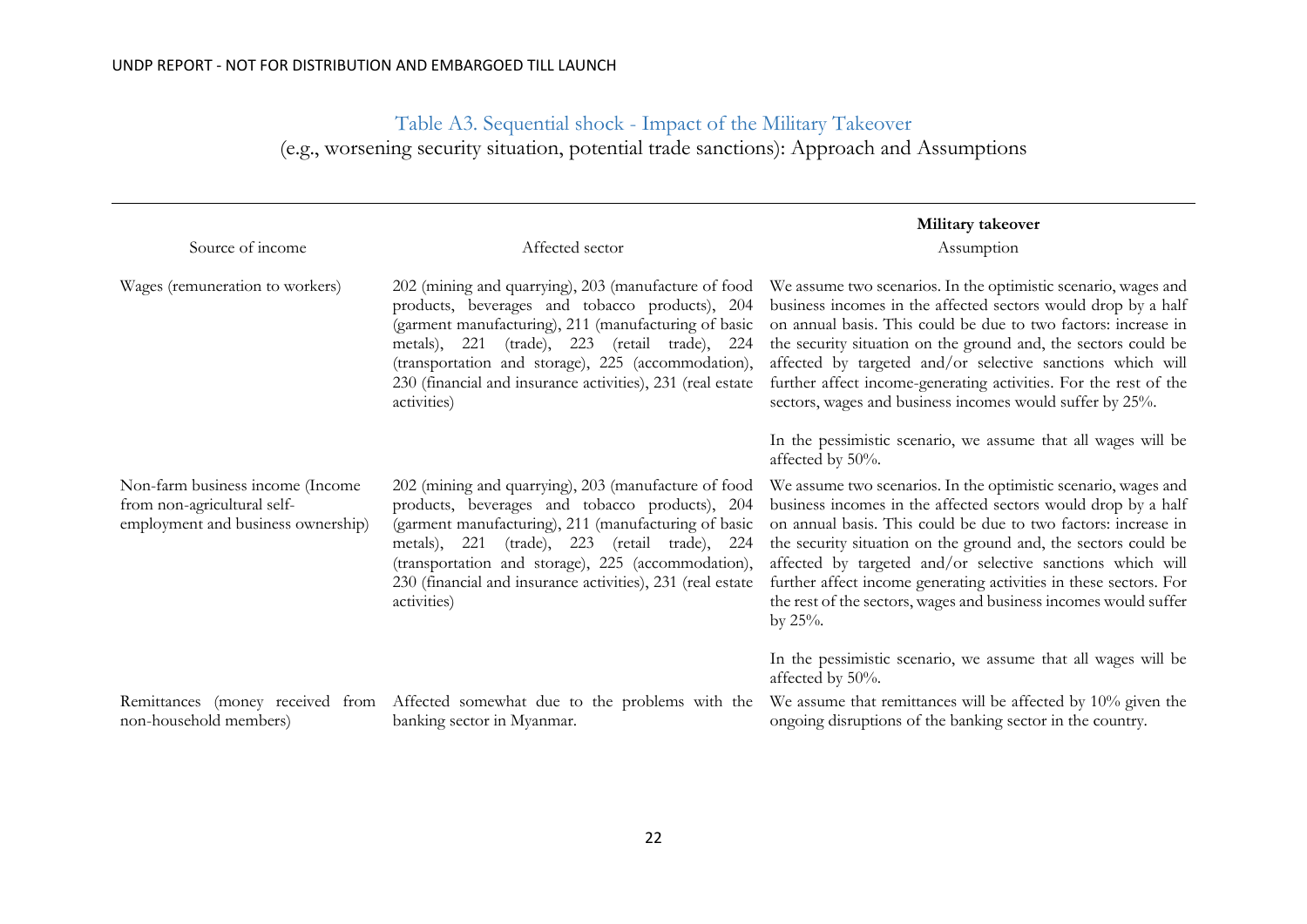(income from: crop production and experience. forestry, livestock rearing, fishing and other aquaculture)

Crops/agriculture/aqua production Affected somewhat due to challenges that farmers 10% reduction in these incomes due to the ongoing challenges that farmers face (e.g., access to fertilizer, potential exporting problems etc). This could be compounded by credit constraints that the sector is facing, given anecdotal evidence.

the social transfers.

Social transfers homewhat due to the ongoing civil 10% reduction due to the ongoing civil disobedience which will disobedience and disruption in executing of some of impact upon the disbursement of some of these transfers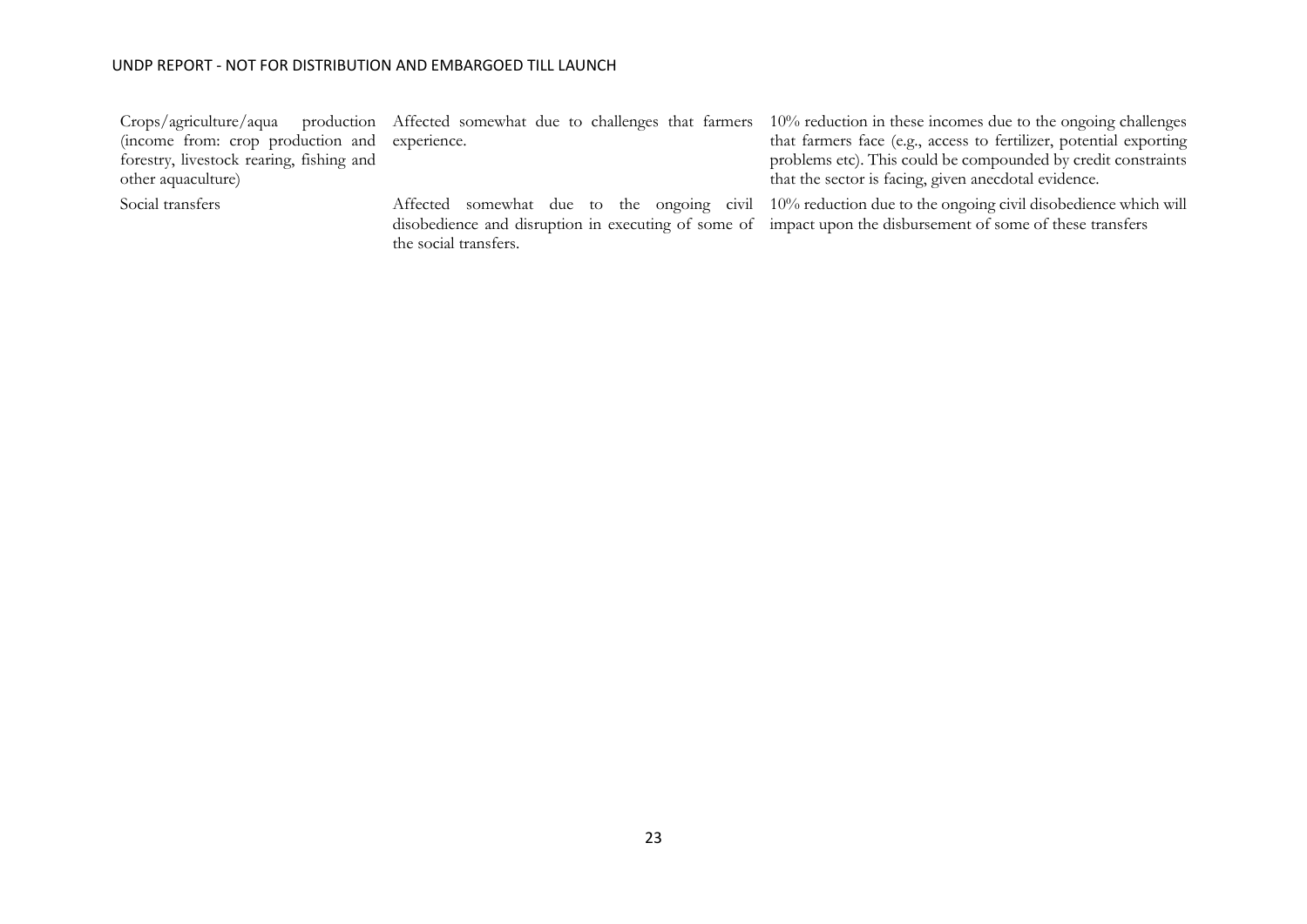<span id="page-24-0"></span>

|              | Author                              | Dataset(s)                                                                             | <b>Research questions/methodology</b>                                                                                                             | Findings                                                                                                                                                                                                                          |
|--------------|-------------------------------------|----------------------------------------------------------------------------------------|---------------------------------------------------------------------------------------------------------------------------------------------------|-----------------------------------------------------------------------------------------------------------------------------------------------------------------------------------------------------------------------------------|
| $\mathbf{1}$ | Cashin<br>and<br>Unayama<br>(2016)  | Japanese Family<br>Income and<br>Expenditure<br>Survey (JFIES)                         | Increase in the VAT in Japan as an<br>unanticipated shock. Natural<br>experiment set up.                                                          | Consumption fell in<br>proportion to the<br>income shock upon<br>announcement, giving<br>salience to permanent<br>income hypothesis.                                                                                              |
| 2            | Kruger<br>and Perri<br>(2012)       | Italian Survey of<br>Household<br>Income and<br>Wealth from<br>1987 to 2008            | Impact of income shocks (wages) vs.<br>shocks on assets (e.g., house prices and<br>businesses).                                                   | Wealth shocks have a<br>much more profound<br>and more lasting effect<br>on household<br>consumption than<br>income wage shocks.                                                                                                  |
| 3            | Japelli and<br>Pistaferri<br>(2020) | Italian Surveys<br>of Household<br>Income and<br>Wealth (SHIW)                         | Impact of permanent shocks on<br>household consumption. The authors<br>rely on a IV (instrumental variable)<br>methodological approach.           | The authors find that<br>households indeed<br>revise approximately<br>one-for-one their target<br>wealth in response to<br>permanent income<br>shocks.                                                                            |
|              | Cho et al<br>(2019)                 | PSID and<br>HILDA - panel<br>household<br>budget surveys<br>for US and<br>Australia    | The authors examine the response of<br>households to permanent income<br>shock, depending on their socio-<br>economic standing and level of debt. | Households with debt<br>have higher sensitivity<br>to shocks (be it<br>transitory or<br>permanent). In both<br>countries, better off<br>households better<br>safeguard their<br>consumption during<br>period of income<br>shocks. |
| 5            | Ludwig<br>(2015)                    | <b>PSID</b>                                                                            | Impact of permanent and transitory<br>income shocks on consumption of<br>households across the income<br>spectrum.                                | The poorer the<br>households are, the<br>more similarly the react<br>to the two types of<br>shocks examined<br>(permanent and<br>transitory).                                                                                     |
| 6            | Mckenzie<br>(2006)                  | <b>ENIGH</b> surveys<br>for Mexico<br>before and after<br>the peso crisis<br>from 1994 | The author examines the reasons<br>behind the drop in semi-durables<br>consumption during and after the<br>crisis.                                | The explanation offered<br>is such that households<br>perceived the shock as<br>permanent, hence<br>further adjusting down<br>their consumption<br>patterns.                                                                      |

## Table A4. Literature review on Permanent Income hypothesis